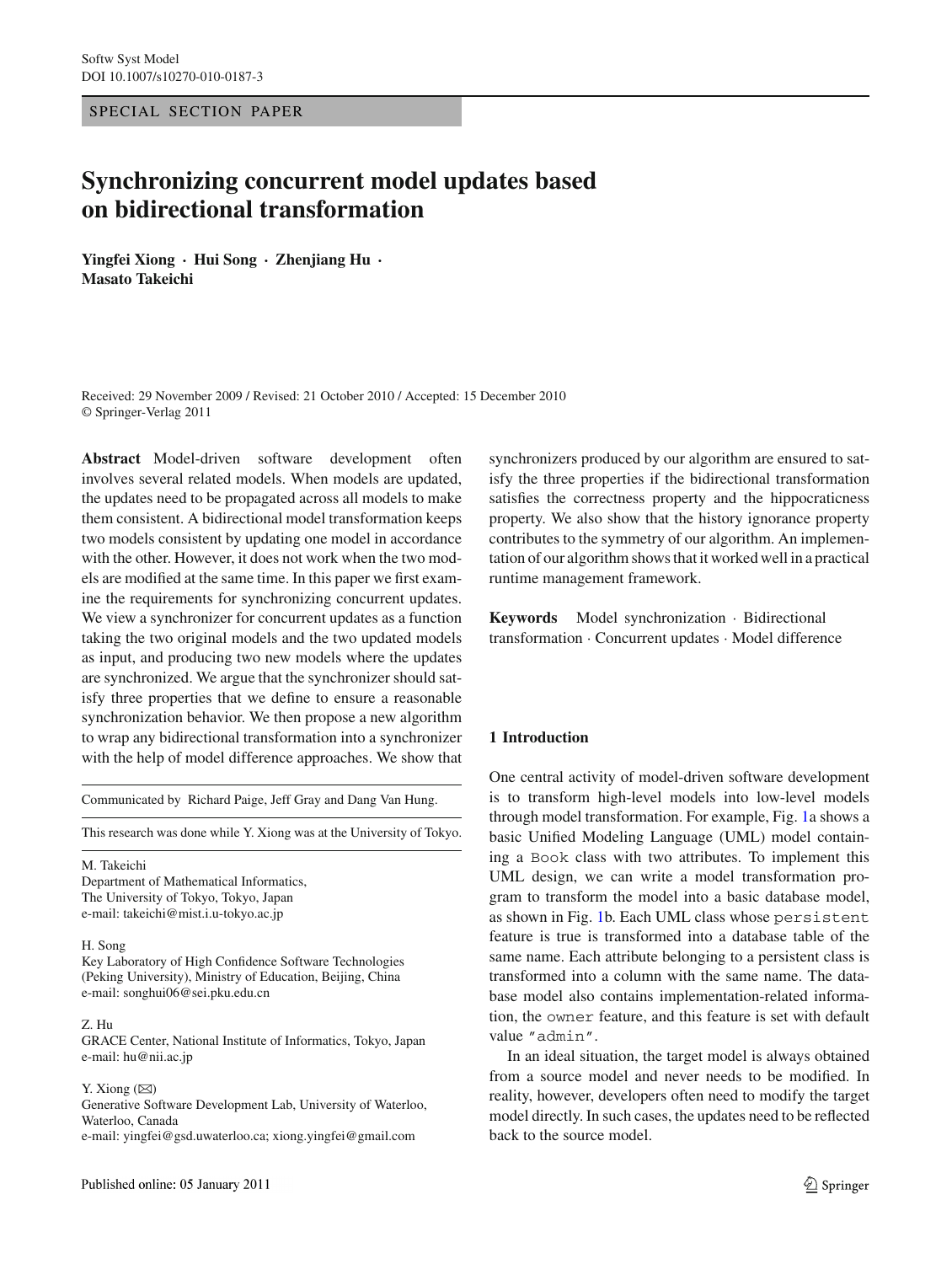

**Fig. 1** Transforming a UML model into a database model

<span id="page-1-0"></span>

<span id="page-1-1"></span>**Fig. 2** Non-conflicting concurrent updates

Bidirectional model transformation [\[1,](#page-14-0)[2\]](#page-14-1) solves this maintenance problem by providing a bidirectional model transformation language, which is used to describe the relation between the two models symmetrically. Programs in these languages are used not only to transform models from one format into another, but also to update the other model automatically when a model is updated by users.

Stevens [\[3](#page-14-2)] formalizes a bidirectional model transformation as two functions. If *M* and *N* are meta models and  $R \subseteq$  $M \times N$  is the consistency relation to be established between them, a *bidirectional model transformation* consists of two functions:

$$
\overrightarrow{R}: M \times N \to N
$$
  

$$
\overleftarrow{R}: M \times N \to M
$$

Given a pair of models  $(m, n) \in M \times N$ , function  $\overrightarrow{R}$  changes *n* to make it consistent with *m*. Similarly,  $\overline{R}$  changes *m* in accordance with *n*. Many bidirectional model transformation languages (roughly) fall into this category; typical languages include Query/View/Transformation relations (QVT-R) [\[1\]](#page-14-0) and TGGs [\[2](#page-14-1)].

However, in some cases, models *m* and *n* may be simultaneously updated before a bidirectional transformation can be applied. For example, an application designer could work on the UML model and change the price attribute into "bookPrice" at the same time a database designer changes the title column into "bookTitle" in the database model, as shown in Fig. [2.](#page-1-1) Applying the transformation in either direction will result in the loss of updates on the target side.

Because of the large number of available bidirectional transformation languages and existing transformation programs, it would be preferable if we could synchronize concurrent updates using existing bidirectional transformations. One basic idea is to sequentially apply the two updates and interleave them with two transformations. For the updates in Fig. [2,](#page-1-1) we can assume that the  $\text{title}$  column in the database model is changed first and perform a backward transformation to change the title attribute in the UML model. Then,



<span id="page-1-2"></span>**Fig. 3** Conflicting concurrent updates

we change the price attribute into "bookPrice" in the UML model and perform a forward transformation to change the price column in the database model.

However, there are two problems in implementing this idea. First, as with bidirectional transformation, we do not want to require users to track updates. We thus need to identify which part of the updated UML model was changed so that we can later apply the update to the result of the backward transformation. Second, the updates applied to the two models can sometimes conflict. Figure [3](#page-1-2) shows an example of conflicting updates where the title attribute and the title column are changed to different values. If we transform backward and then go forward again, we will lose the update applied to the database model. A preferable synchronizer would detect such conflicts and warn the user.

In this paper we propose a new approach based on the idea of sequentially applying concurrent updates. We use commonly used model difference approaches [\[4](#page-14-3)[–6\]](#page-14-4) to solve the two problems mentioned above. We design an algorithm that uses model difference approaches to wrap any bidirectional transformation into a synchronizer for concurrent updates. The synchronizer takes the two original models and two updated models as input and produces two new models in which the updates are synchronized.

The main contributions of this work can be summarized as follows:

- We identify general requirements for synchronizing concurrent updates. The requirements mainly consist of three properties: consistency, stability and preservation. These properties are adapted from previous work [\[7\]](#page-14-5) on nonsymmetrical, language-specific synchronization. We significantly modify them to make them appropriate for more general and symmetrical synchronization.
- We propose an algorithm that can wrap any bidirectional model transformation and any model difference approach into a synchronizer supporting concurrent updates. It treats the bidirectional model transformation and the model difference approach as black boxes and does not require the user to write additional code. For any bidirectional transformation satisfying the correctness and hippocraticness properties [\[3\]](#page-14-2), the synchronizer satisfies the consistency, stability, and preservation properties, ensuring correct and predictable synchronization behavior.
- We have implemented our algorithm and applied it to a runtime management application. The application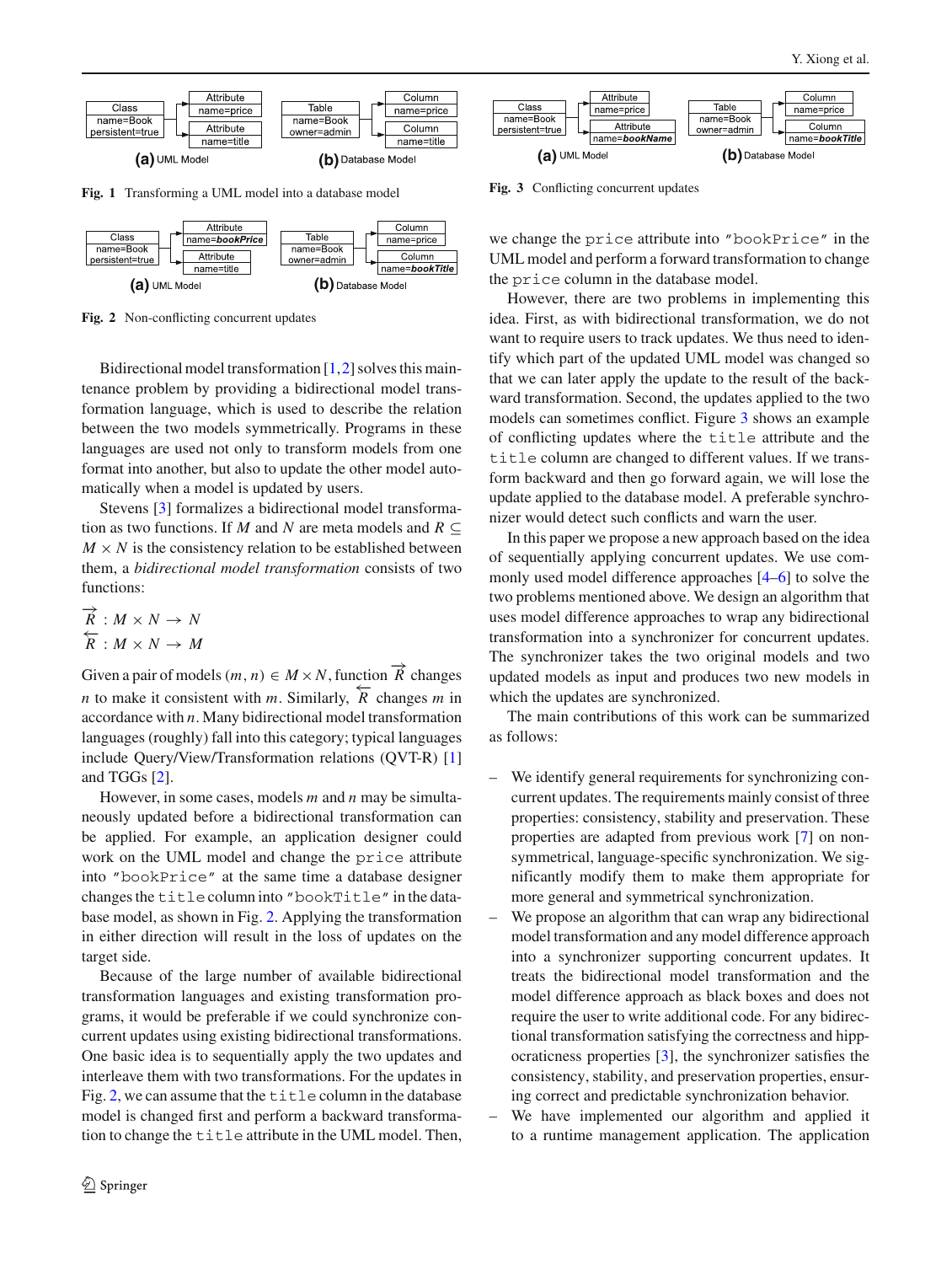showed that our algorithm can be customized for specific cases and its performance is practically enough for mid-size models.

A previous version of the paper has been published in the Proceedings of the 2nd International Conference on Model Transformation [\[8\]](#page-14-6). Compared with the conference version, the present paper contains a completely new section (Sect. [6\)](#page-7-0) discussing an important property of the algorithm: symmetry. We also include another bidirectional transformation property, history ignorance [\[9](#page-14-7)], for discussion and show that this property can lead to the symmetry of the algorithm by constructing constant complements on both sides (Appendix [A\)](#page-12-0). We added discussion about the research on optimistic replication and incremental bidirectional transformation in Sect. [8.](#page-11-0) Finally, many places of the conference version have been rewritten to improve readability. In particular, Sect. [7](#page-9-0) has been completely rewritten to better address the goal and the result of the case study.

The rest of the paper is organized as follows: Section [2](#page-2-0) describes the bidirectional model transformation properties introduced by Stevens [\[3](#page-14-2)]. Section [3](#page-3-0) introduces our requirements for synchronizing concurrent updates. Section [4](#page-4-0) describes model difference approaches in our context and introduces how we use a model difference approach to construct a three-way merger and a preservation tester, which are used in our algorithm. Section [5](#page-6-0) introduces our algorithm and proves that bidirectional model transformation properties lead to model synchronization properties. Section [6](#page-7-0) discusses an important property of the algorithm, symmetry, and gives a necessary condition to achieve symmetry. Section [7](#page-9-0) describes its application and Sect. [8](#page-11-0) discusses related work. Finally, Sect. [9](#page-12-1) concludes the paper and discusses a possible future direction: conflict resolution.

# <span id="page-2-0"></span>**2 Background: properties of bidirectional model transformation**

The definition of bidirectional transformation describes only the input and output of a transformation; it does not constrain the behavior of the transformation. Existing work [\[3,](#page-14-2) [9](#page-14-7)] proposes four properties that a bidirectional transformation should satisfy to ensure that models are transformed in a reasonable way. In this paper, however, we require only that a bidirectional transformation satisfies two of them (correctness and hippocraticness) because the other two properties (undoability and history ignorance) would prohibit many practical transformations.

The first property, correctness [\[3\]](#page-14-2), ensures that a bidirectional transformation does something useful. Given two models, *m* and *n*, the forward and backward transformations must establish a consistency relation *R* between them.

#### **Property 1** (Correctness)

$$
\forall m \in M, n \in N : R(m, \overrightarrow{R}(m, n))
$$
  

$$
\forall m \in M, n \in N : R(\overleftarrow{R}(m, n), n)
$$

The second property, hippocraticness [\[3](#page-14-2)], prevents a bidirectional transformation from doing something harmful. Given two consistent models *m* and *n*, if neither model is modified, the forward and backward transformations should not modify any model.

**Property 2** (Hippocraticness)

$$
R(m, n) \Longrightarrow \overrightarrow{R}(m, n) = n
$$
  

$$
R(m, n) \Longrightarrow \overleftarrow{R}(m, n) = m
$$

The third property, undoability [\[3](#page-14-2)], means that a performed transformation can be undone. Suppose there are two consistent models, *m* and *n*. A user, working on the *M* side, updates  $m$  to  $m'$  and performs a forward transformation to propagate the updates to the *N* side. Immediately after the transformation, he realizes that the update is a mistake. He modifies *m'* back to *m* and performs the forward transformation again. If the bidirectional transformation satisfies undoability, the second transformation will produce the exact *n* to cancel the previous modification on the *N* side.

**Property 3** (Undoability)

$$
\forall m' \in M : R(m, n) \Longrightarrow \overrightarrow{R}(m, \overrightarrow{R}(m', n)) = n
$$
  

$$
\forall n' \in N : R(m, n) \Longrightarrow \overleftarrow{R}(\overleftarrow{R}(m, n'), n) = m
$$

The last property, history ignorance [\[9](#page-14-7)], means that the result of a transformation does not depend on whether we have executed a previous transformation or not. In other words, if a user modifies a model, transforms it to the other side, then modifies the model again and transforms again, the result should be equal to the result of performing the two modifications together and transforming just once.

**Property 4** (History Ignorance)

$$
\overrightarrow{R}(m, \overrightarrow{R}(m', n)) = \overrightarrow{R}(m, n)
$$
  

$$
\overleftarrow{R}(\overleftarrow{R}(m, n'), n) = \overleftarrow{R}(m, n)
$$

Although undoability and history ignorance make sense in some situations, they are considered too strong and prohibit many useful transformations. One example is the UMLto-database transformation we mentioned in Sect. [1.](#page-0-0) If we change the persistent property of a class to false in the UML model, a forward transformation will delete the corresponding table in the database model. However, if we modify the property back to true, it is not possible for the forward transformation to recover the original table because the value of the owner property has been lost. In this case,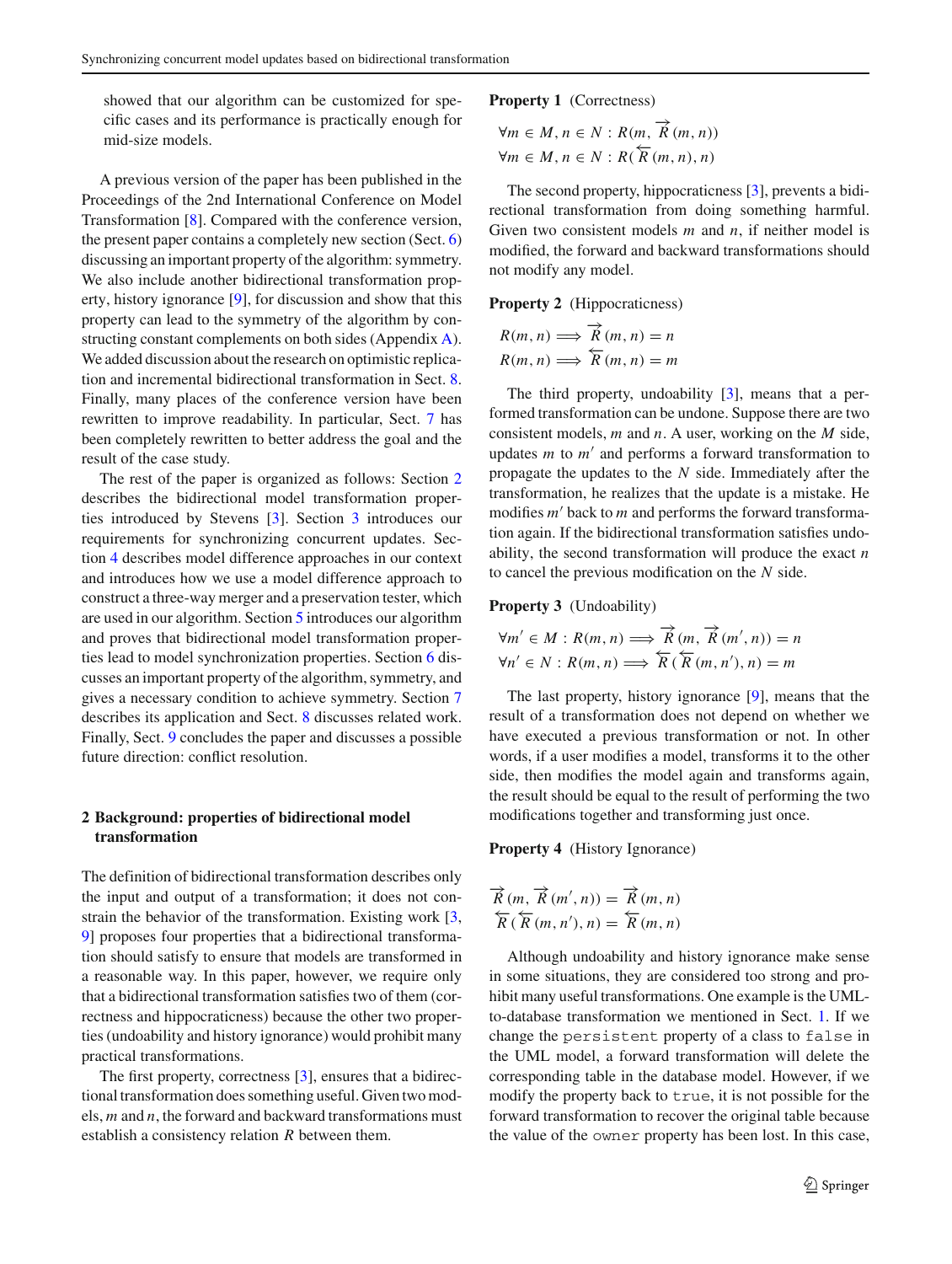both undoability and history ignorance are violated. This problem cannot be solved from the transformation alone. To satisfy those two properties, we must change the meta model of the database to store all deleted owner properties, which would be impossible and unnecessary in many cases. As a result, we do not require bidirectional transformations to satisfy the two properties in this paper. However, these properties do make sense in some situations. In Sect. [6](#page-7-0) and Appendix [A](#page-12-0) we will see how history ignorance leads to the symmetry of the synchronization algorithm.

## <span id="page-3-0"></span>**3 Requirements of synchronizing concurrent updates**

As discussed above, the interface of the bidirectional transformation functions do not allow concurrent updates and we need a new interface. Suppose *M* and *N* are meta models and  $R \subseteq M \times N$  is the consistency relation to be established. A *synchronizer* for concurrent updates is a partial function of the following type:

 $sync: R \times (M \times N) \rightarrow M \times N$ 

This definition describes the input and output of the synchronizer. The input includes four models: the two original models satisfying consistency relation *R*, and the two updated models. The output is two new models for which the updates are synchronized.

This definition already implies some requirements for synchronizing concurrent updates. First, the synchronizer is a function, which means that this procedure must be deterministic. Second, the function is partial, which implies detection of conflicts in updates. If the updates to the two models conflict, the function should be undefined for the input.

However, like bidirectional transformations, this definition alone confines little the behavior of the synchronizer. We introduce three properties to ensure the synchronizer behaves in a reasonable way. These properties were first proposed in previous work [\[7](#page-14-5)] and are significantly modified for the synchronization of concurrent updates.

Similar to the properties of bidirectional transformation, our first property, consistency<sup>[1](#page-3-1)</sup>, requires that the synchronizer to do something useful. It ensures that consistency relation *R* is established on the output models.

## **Property 5** (Consistency)

 $sync(m, n, m', n')$  is defined  $\implies R(sync(m, n, m', n'))$ 

The second property, stability, prevents the synchronizer from doing something harmful. If neither of the two models has been updated, the synchronizer should not modify any model.



<span id="page-3-2"></span>**Fig. 4** Updates to both models are preserved

## **Property 6** (Stability)

 $R(m, n) \Longrightarrow sync(m, n, m, n) = (m, n)$ 

The last property, preservation, is more interesting. Consider the updates shown in Fig. [2.](#page-1-1) The easiest way to achieve consistency is to change the attribute name from "book-Price" back to "price" and change "bookTitle" back to "title". However, this is not the behavior we want. What we want is that the updates are propagated from the modified parts to the unmodified parts, rather than changing back the modified parts. To prevent the unwanted behavior, we require that the user updates be preserved in the output models. If the user changes the name of the price attribute to "bookPrice", the synchronizer should not change the attribute to any other value.

However, as the synchronizer only deals with the original models and the updated models, it is often unclear what update is applied to the models. Given two models, there usually exist multiple updates that can change one into the other, and choosing a different update may lead to a different preservation result. For example, in Fig. [3a](#page-1-2), we change the name feature of the Attribute object from "title" to "bookName". However, we can also consider the update as deleting the Attribute element "title" and adding a new Attribute element "bookName". The same dilemma applies to the database model. As a result, if we adopt the feature-changing update, the updates on the two models conflict and we cannot find a consistent model that preserves both updates. However, if we adopt the objectdeleting-adding update, the updates to the two models do not conflict, and the model in Fig. [4](#page-3-2) preserves the updates. How to choose an update from all possible updates is often application-specific and we should leave the option to users. To allow such an application-specific option, we assume that there is an update preservation relation  $P_M \in M \times M \times M$  for any model *M*, where  $P_M(m_o, m_a, m_c)$  implies that the update from  $m<sub>o</sub>$  to  $m<sub>a</sub>$  is preserved in  $m<sub>c</sub>$ . Users can specify different preservation requirements by defining different preservation relations. In the next section we will see how to define a preservation relation from a model difference approach.

Given the preservation relations, we can define the preservation property. Formally, let  $P_M \in M \times M \times M$ be a preservation relation over *M*, and  $P_N \in N \times N \times N$  be a preservation relation over *N*.

<span id="page-3-1"></span> $<sup>1</sup>$  This was called propagation in the previous publication [\[7](#page-14-5)].</sup>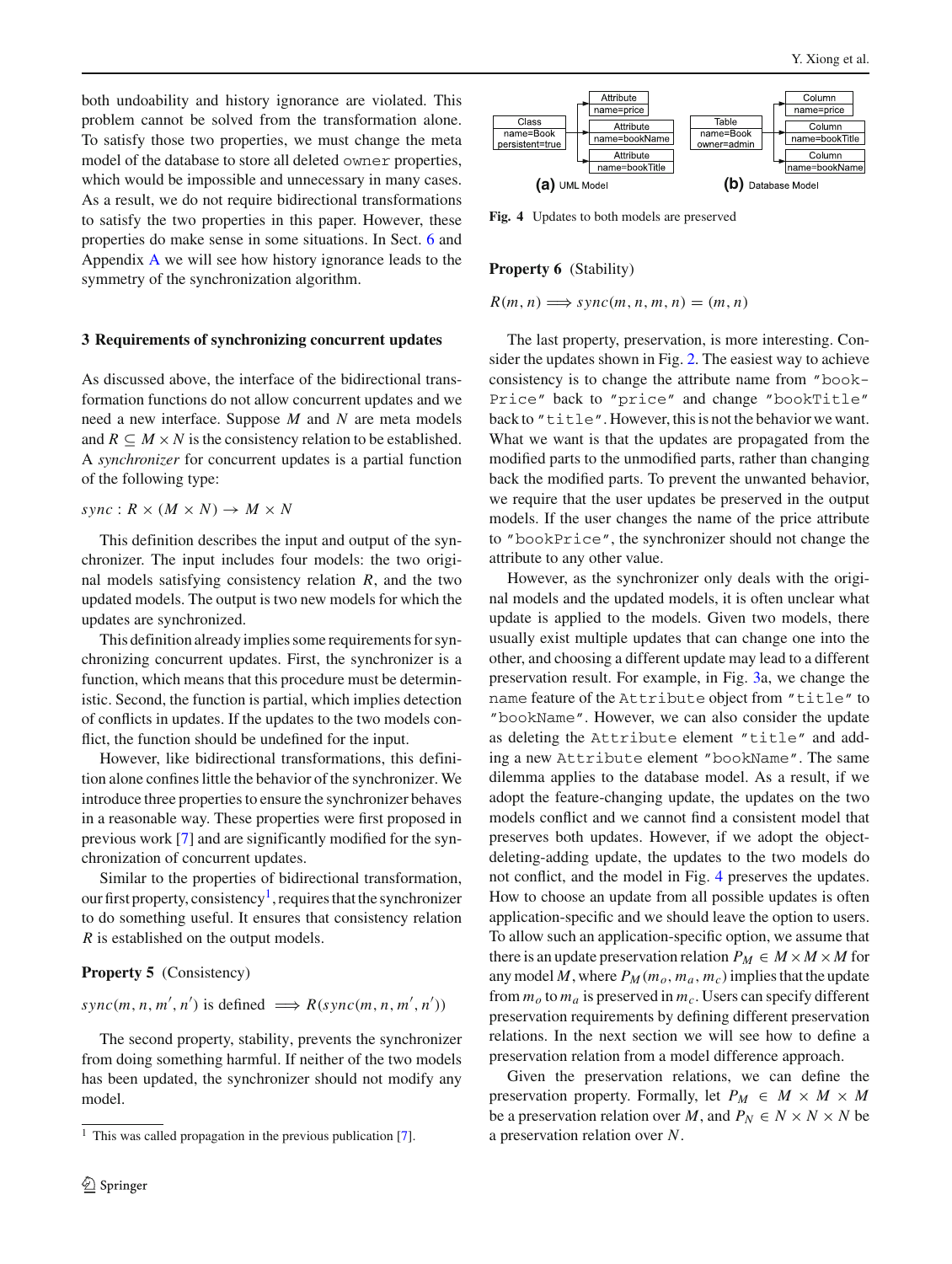#### **Property 7** (Preservation)

$$
sync(m, n, m', n') = (m'', n'') \Longrightarrow P_M(m, m', m'')
$$
  

$$
sync(m, n, m', n') = (m'', n'') \Longrightarrow P_N(n, n', n'')
$$

The previous work [\[7](#page-14-5)] also introduces a fourth property: composability. However, this property has the same problem as undoability and history ignorance: it constrains the consistency relation too much and prohibits many useful transformations. Therefore, we do not require the synchronizer to satisfy this property.

#### <span id="page-4-0"></span>**4 Model difference, three-way merger and preservation**

Model difference approaches [\[4](#page-14-3)[–6](#page-14-4),[10\]](#page-14-8) play an important role in our approach. First, they are used in our algorithm to identify updates and detect conflicts, as mentioned in Sect. [1.](#page-0-0) Second, they are used to define the preservation relation, as mentioned in Sect. [3.](#page-3-0) In this section we describe model difference approaches in our context.

## 4.1 Model difference

Following the definitions of Diskin [\[9](#page-14-7)], we consider the space of models in the meta model *M* as a directed graph; its nodes are models and its arrows are updates. We call the starting node of update δ the *pre-model* of δ (denoted as δ.*pre*) and the end node of δ the *post-model* (denoted as δ.*post*), where δ is considered to update δ.*pre* into δ.*post*. There may be different updates leading from one model to another, so the graph is a multi-graph, meaning that there can be more than one arrow between two nodes. In addition, any model in *M* should be updatable to any model, so the graph is a complete graph. This definition is different from that in other work  $[11,12]$  $[11,12]$  $[11,12]$  in which updates are considered to be functions. In our definition, each update has only one associated pre-model and only one associated post-model, and cannot be directly applied to other models. We use  $\Delta_M$  to denote the set of updates in the model space of *M*.

We consider that a model difference approach should provide at least two operations for every meta model. The first operation is used to identify the updates in two models. We call it the *difference operation*. Formally, a difference operation over *M* is a function,  $\text{diff} \in M \times M \to \Delta_M$ , that takes two models,  $m$  and  $m'$ , and produces update  $\delta$ , where  $\delta$ *pre* = *m* and  $\delta$ *post* = *m*<sup>'</sup>. We define a difference operation as a function to require the procedure to be deterministic. A difference operation should choose one update from all possible updates using predefined criteria. For example, in Alanen et al.'s approach [\[4\]](#page-14-3), the result is a set of insertions and deletions that preserve the longest common subsequence when comparing two ordered features.

The second operation, *the union operation*, also known as "parallel composition" in some publications [\[11](#page-14-9)], is used to merge different updates to be applied to the same model. This operation is useful in distributed development environments where several developers may simultaneously work on the same model, and their updates need to be merged. Given updates  $\delta_1$  and  $\delta_2$  where  $\delta_1$ .*pre* =  $\delta_2$ .*pre*, we denote their union as  $\delta_1 + \delta_2$ , where  $(\delta_1 + \delta_2)$ .*pre* =  $\delta_1$ .*pre* =  $\delta_2$ .*pre* and  $(\delta_1 + \delta_2)$ *, post* is a model that is considered to have both  $\delta_1$ and  $\delta_2$  applied. The union operation should be commutative, that is,  $\delta_1 + \delta_2 = \delta_2 + \delta_1$ . In addition, we do not require the union operation to be total. If  $\delta_1$  and  $\delta_2$  are in conflict,  $\delta_1 + \delta_2$ is undefined. The techniques to implement this operation can be found in existing approaches [\[4,](#page-14-3)[11\]](#page-14-9).

For example, given the model in Fig. [1a](#page-1-0) and the model in Fig. [2a](#page-1-1), a difference operation may return the update (intuitively) "change the price attribute in Fig. [1a](#page-1-0) to book-Price". Similarly, for Figs. [1a](#page-1-0) and [3a](#page-1-2) it may return "change the title attribute in Fig. [1a](#page-1-0) to bookName". The union of the two updates may be a new update that changes both attributes in Fig. [1a](#page-1-0).

One special case in the model difference function and the union operation is the identity update, which means nothing is changed. We require that the difference operation always returns the identity update when comparing two identical models and that computing the union of arbitrary update  $\delta$ with the identity update results in  $\delta$ . Formally, we require that the *diff* function and the "+" operator satisfy the following property.

**Property 8** (Stability of Model Difference) Let  $id_m = diff(m, m)$ , we have  $\forall \delta \in \Delta_M : \delta + id_{\delta, pre} = \delta$ 

#### 4.2 Three-way merger

With the model difference function and the union operator, we can construct a three-way merger of models. A *threeway merger* takes one original model and two independently updated copies of the model and produces a new model in which the updates to the two copies are merged. Three-way mergers are widely used in many distributed systems, like the Concurrent Versions System (CVS), and in the diff3 command  $[13]$  in Unix. Given an original model  $m<sub>o</sub>$  and two independently modified copies,  $m_a$  and  $m_b$ , a three-way merger is a partial function defined as the following.

 $merge(m_o, m_a, m_b) = (diff(m_o, m_a) + diff(m_o, m_b))$ .*post* 

If  $\left( \text{diff}(m_o, m_a) + \text{diff}(m_o, m_b) \right)$  is not defined, *merge* is not defined, indicting there are conflicts between *ma* and *mb*.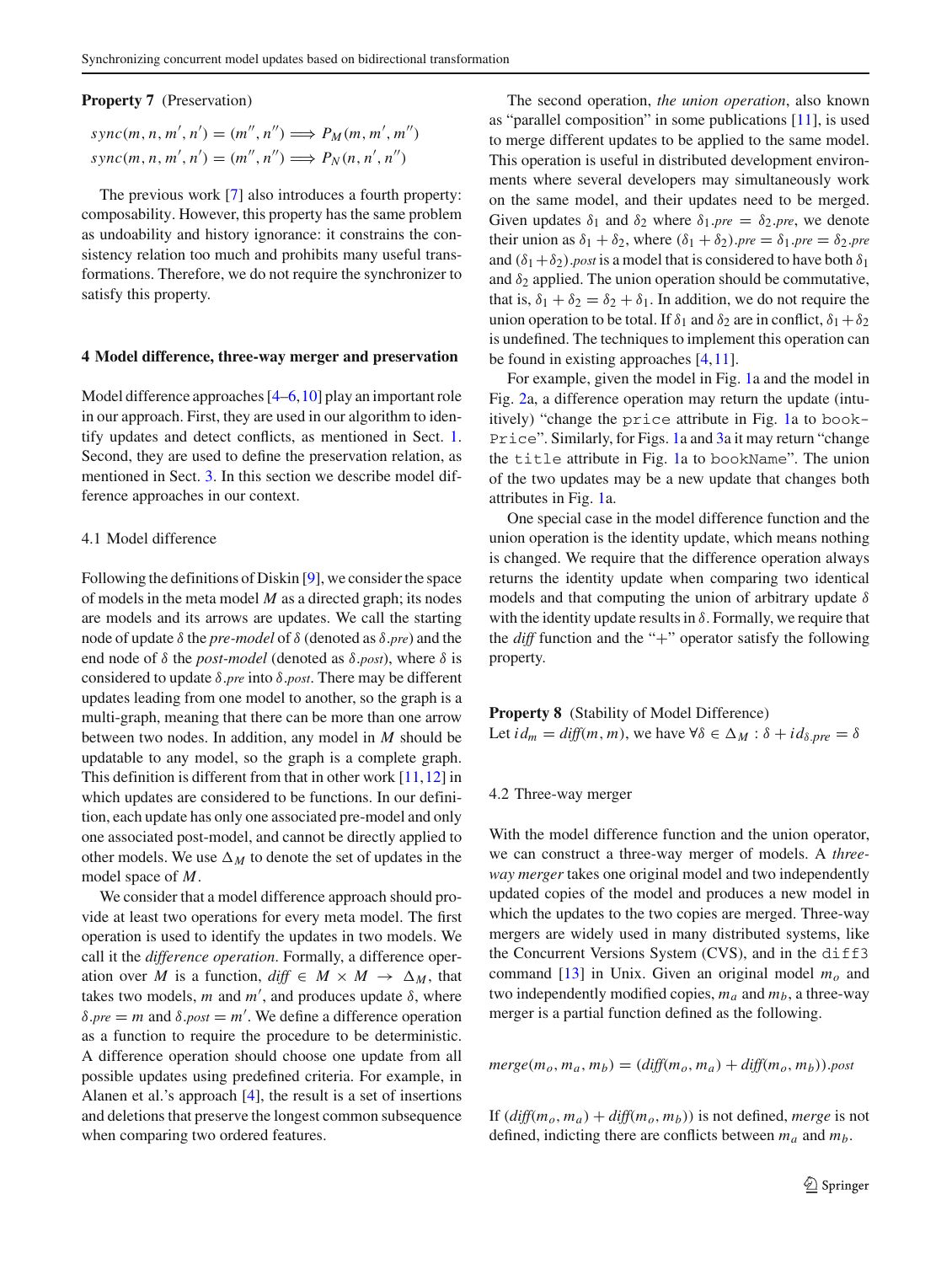## 4.3 Preservation

In Sect. [3](#page-3-0) we have presented the semantics of update preservation as a preservation relation, but we have not shown how to define a preservation relation. To define a preservation relation, we need to decide how to choose an update from all possible updates. As model difference approaches identify an update from two models using certain criteria, we can define a preservation relation in accordance with the semantics of a model difference approach.

**Definition 1** Given a difference operation *diff* and a union operator "+", we say  $m_c$  *preserves* the update from  $m_o$  to  $m_a$  if and only if there exists an update  $\delta$  from  $m_a$  to a model  $m_b$  where  $\left(\text{diff}(m_o, m_a) + \delta\right)$ *post* =  $m_c$ .

<span id="page-5-2"></span>One natural result is that a three-way merger will always preserve the updates in both models.

**Lemma 1** *If*  $m_c = merge(m_o, m_a, m_b)$ , then  $m_c$  preserves *the update from*  $m<sub>o</sub>$  *to*  $m<sub>a</sub>$  *and the update from*  $m<sub>o</sub>$  *to*  $m<sub>b</sub>$ *.* 

*Proof* From the definition of *merge* we get  $\left(\text{diff}(m_o, m_a) + \right)$  $diff(m_o, m_b))$ .*post* =  $m_c$ . From the commutativity of +, we get  $\left(\text{diff}(m_o, m_b) + \text{diff}(m_o, m_a)\right)$ . *post* =  $m_c$ . Because there exists  $diff(m<sub>o</sub>, m<sub>b</sub>)$ , from the first formula, we have that  $m<sub>c</sub>$ preserves the update from  $m<sub>o</sub>$  to  $m<sub>a</sub>$ . Similarly, from the second formula, we have that  $m_c$  preserves the update from  $m_o$ to  $m_b$ .  $\Box$ 

This definition of preservation gives us a basic method for testing whether three models  $(m_o, m_a, \text{ and } m_c)$  satisfy the preservation relation. However, to actually test it, we must iterate all possible updates starting from  $m<sub>o</sub>$ , which is not possible in practice. What we need is an efficient procedure for quickly testing the preservation of three models. Such an efficient testing procedure is difficult to find in general. However, given a specific model difference approach, it is often possible to define an efficient testing procedure in accordance with the update operations considered in the difference approach. In the following, we show how to efficiently test preservation for Alanen et al.'s [\[4\]](#page-14-3) model difference approach as an example.

#### *Testing preservation in Alanen et al.'s approach*

Alanen et al. consider an update as a sequence of update operations, and they define seven types of operations, as shown in Table [1.](#page-5-0) In their work, they assume that each element has a universally unique identifier (UUID) that does not change across versions. Under this assumption, we can easily identify and match model elements in different versions of objects. In addition, they consider limited types of features on the models. Features can be classified as attributes that store primitive values and references that store links to other

|  | <b>Table 1</b> Modification Operations |  |
|--|----------------------------------------|--|
|--|----------------------------------------|--|

<span id="page-5-0"></span>

| Operation                          | Description<br>Create a new element e of type t                                   |  |
|------------------------------------|-----------------------------------------------------------------------------------|--|
| new(e, t)                          |                                                                                   |  |
| delete(e, t)                       | Delete element e of type t                                                        |  |
| set(e, f, $v_o$ , $v_n$ )          | Set an attribute f of<br>element e from $v_0$ to $v_n$                            |  |
| insert $(e, f, e_t)$               | Add a link from $e.f$ to $e_t$<br>for an unordered<br>reference $f$               |  |
| remove $(e, f, e_t)$               | Remove a link from $e.f$ to<br>$e_t$ for an unordered<br>reference f              |  |
| insertAt(e, f, e <sub>t</sub> , i) | Add a link from $e.f$ to $e_t$ at<br>index <i>i</i> for an ordered<br>reference f |  |
| removeAt $(e, f, e_t, i)$          | Remove a link from e. f to<br>$e_t$ at index i for an<br>ordered reference f      |  |

**Table 2** Testing of Preservation

<span id="page-5-1"></span>

| Operation in $\delta_{oa}$ | Preservation condition                                                                                                                                                                 |
|----------------------------|----------------------------------------------------------------------------------------------------------------------------------------------------------------------------------------|
| new(e, t)                  | e exists in $m_c$ , and all<br>features of e are the same<br>as those in $m_a$                                                                                                         |
| delete(e, t)               | e does not exist in $m_c$                                                                                                                                                              |
| set(e, f, $v_o$ , $v_n$ )  | e exists in $m_c$ , and e. f is<br>the same value as $v_n$                                                                                                                             |
| insert $(e, f, e_t)$       | e exists in $m_c$ , and a link to<br>$e_t$ exists in e.f                                                                                                                               |
| remove $(e, f, e_t)$       | e does not exist in $m_c$ , or a<br>link to $e_t$ does not exist in<br>e. f                                                                                                            |
| insertAt $(e, f, e_t, i)$  | e exists in $m_c$ , a link to $e_t$<br>exists in $e$ . $f$ , and the inserted<br>links have their order in $m_a$<br>preserved in $m_c$ for all inser-<br>tAt operations on the feature |
| removeAt $(e, f, e_t, i)$  | Always preserved (as del-<br>eted links can be inserted<br>back)                                                                                                                       |

model elements. They assume that all attributes are single features (can contain only one value) and that all references are multiple features (can contain more than one feature, either ordered or unordered).

To test whether an update from  $m<sub>o</sub>$  to  $m<sub>a</sub>$  is preserved in *mc*, we first use the difference operation to get the update  $\delta_{oa} = \text{diff}(m_o, m_a)$ . Then we examine  $m_c$  for each update operation in  $\delta_{oa}$ . If we find that an operation such that the union of any operation and this operation cannot reach *mc* from  $m<sub>o</sub>$ , we report a violation of preservation. The detailed rules for examining the update operations can be found in Table [2.](#page-5-1)

For example, suppose the price attribute in Fig. [1a](#page-1-0), the bookPrice attribute in Fig. [2a](#page-1-1), and the price attribute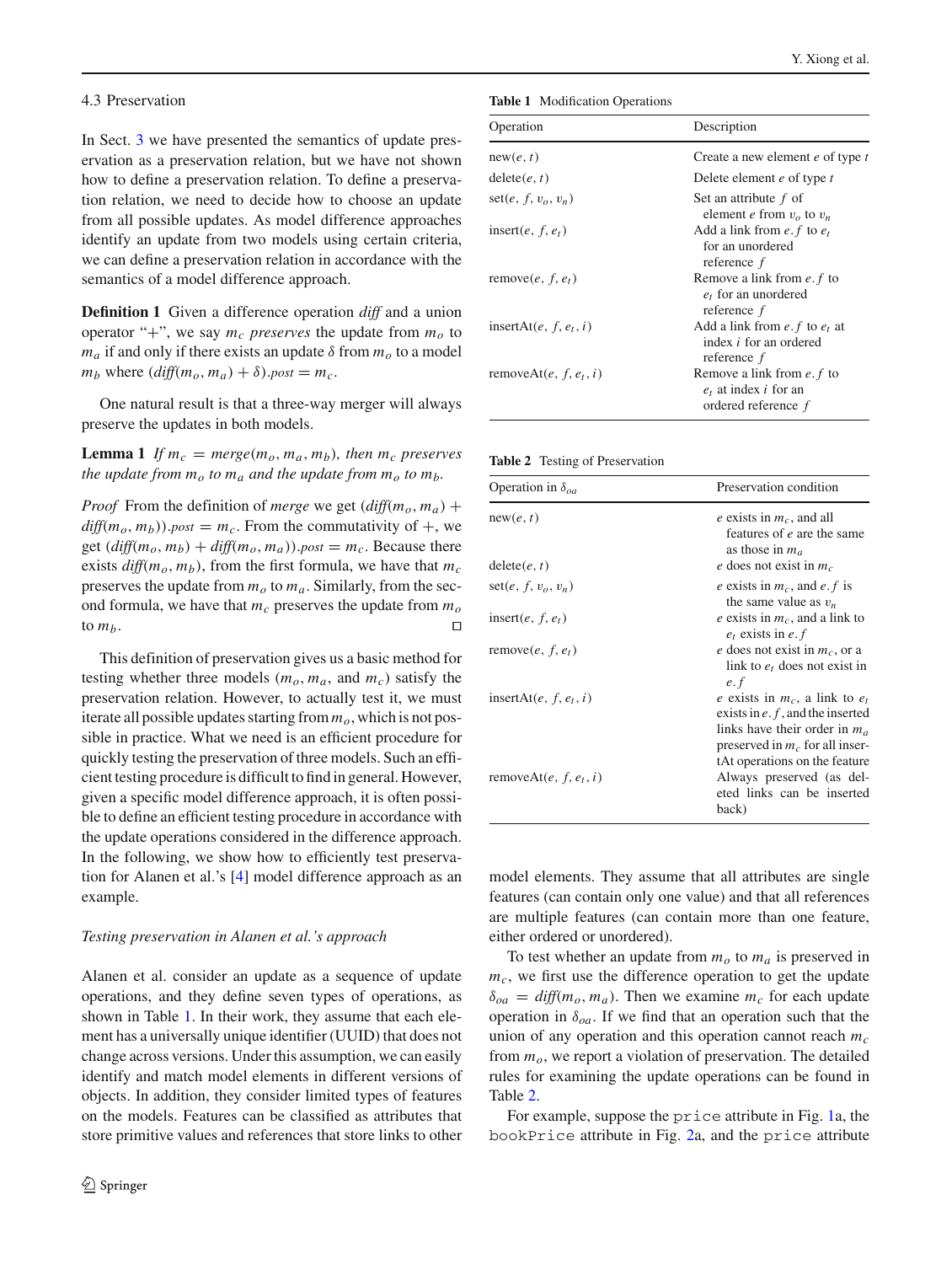<span id="page-6-1"></span>

 $m_{al}$ 



in Fig. [3a](#page-1-2) share UUID *ep*. The difference of Figs. [1a](#page-1-0) and [2a](#page-1-1) is thus an update containing one update operation:  $set(e_p,$ name, "price", "bookPrice"). This update is not pre-served in Fig. [3a](#page-1-2) because the rule for  $set(e, f, v_o, v_n)$  is violated:  $e_p$  name has a value of "price" and is different from "bookPrice" in Fig. [3a](#page-1-2).



## <span id="page-6-0"></span>**5 Algorithm**

Now we have a three-way merger and can test the preservation of updates. Let us use them to wrap a bidirectional transformation into a synchronizer for concurrent updates. The basic idea is to first convert the model from the *N* side to the *M* side using backward transformation, then use the three-way merger to reconcile the updates, and transform back using the forward transformation. The detailed algorithm is shown in Fig. [5.](#page-6-1)

We explain the algorithm using the example in Sect. [1.](#page-0-0) Initially, we have the two models in Fig. [1,](#page-1-0) which correspond to  $m<sub>o</sub>$  and  $n<sub>o</sub>$  in our algorithm. Users modify the two models into the models in Fig. [2,](#page-1-1) which correspond to  $m_a$  and  $n_b$  in our algorithm. We use different subscripts to show different updates, where *a* represents the update on  $m<sub>o</sub>$  and *b* represents the update on  $n<sub>o</sub>$ . The four models together comprise the algorithm input.

The first step of our algorithm is to invoke backward transformation  $\overline{R}$  to propagate the updates made to *n<sub>b</sub>* to *m<sub>o</sub>*, resulting in  $m_b^2$  $m_b^2$ . The result is shown in Fig. [6a](#page-6-3). The attribute name is changed from "title" to "bookTitle".

Now we have model *ma* containing update *a* and model  $m_b$  containing update  $b$ . The second step is to use the threeway merger we constructed in the last section to merge the two updates and produce a synchronized model, *mab*, on the *M* side. The result is shown in Fig. [6b](#page-6-3). The model has both attributes changed; i.e., it contains updates from both sides. If

<span id="page-6-3"></span>**Fig. 6** Execution of algorithm

 $n_{ab}$ 

the updates to the two models conflict, the three-way merger detects the conflict and reports an error.

The third step is to use forward transformation  $\overrightarrow{R}$  to produce a synchronized model,  $n_{ab}$ , on the *N* side. The result is shown in Fig. [6c](#page-6-3). This model also contains updates from both sides, with both columns changed.

Now we have two synchronized models to which the updates have propagated. It looks as if we have performed enough steps to finish the algorithm. However, the above steps do not ensure the detection of all conflicts and may lead to violation of preservation due to the heterogeneousness of the two models.

To see how this can happen, let us consider the example in Fig. [7.](#page-7-1) Initially we have only one class and one table, and they are consistent. Then suppose that a user changes the persistent feature of the class to false and changes the owner of the table to "xiong". Because the owner feature is not related to the UML model, the backward transformation changes nothing, and  $m_b$  is the same as  $m_o$ . The three-way merger detects no updates in  $m<sub>b</sub>$  and produces a model that is the same as  $m_a$ . Finally, we perform the forward transformation, and the table is deleted because of the change to the persistent feature. However, as the user has modified a feature of the table, so he or she will expect to see the existence of the table in the final result. The input models contain conflicting updates, but the synchronization process does not detect them.

This kind of violation is caused by the heterogeneity of *M* and *N*. Due to the heterogeneity, not all updates to *N* are visible on the *M* side. As the three-way merger only works on the *M* side, it cannot detect such invisible conflicts.

<span id="page-6-2"></span> $\sqrt{2}$  We may also implement the algorithm in an opposite direction by staring with a forward transformation. More discussion about this can be found in Sect. [6.](#page-7-0) Here we randomly choose a direction to illustrate the algorithm.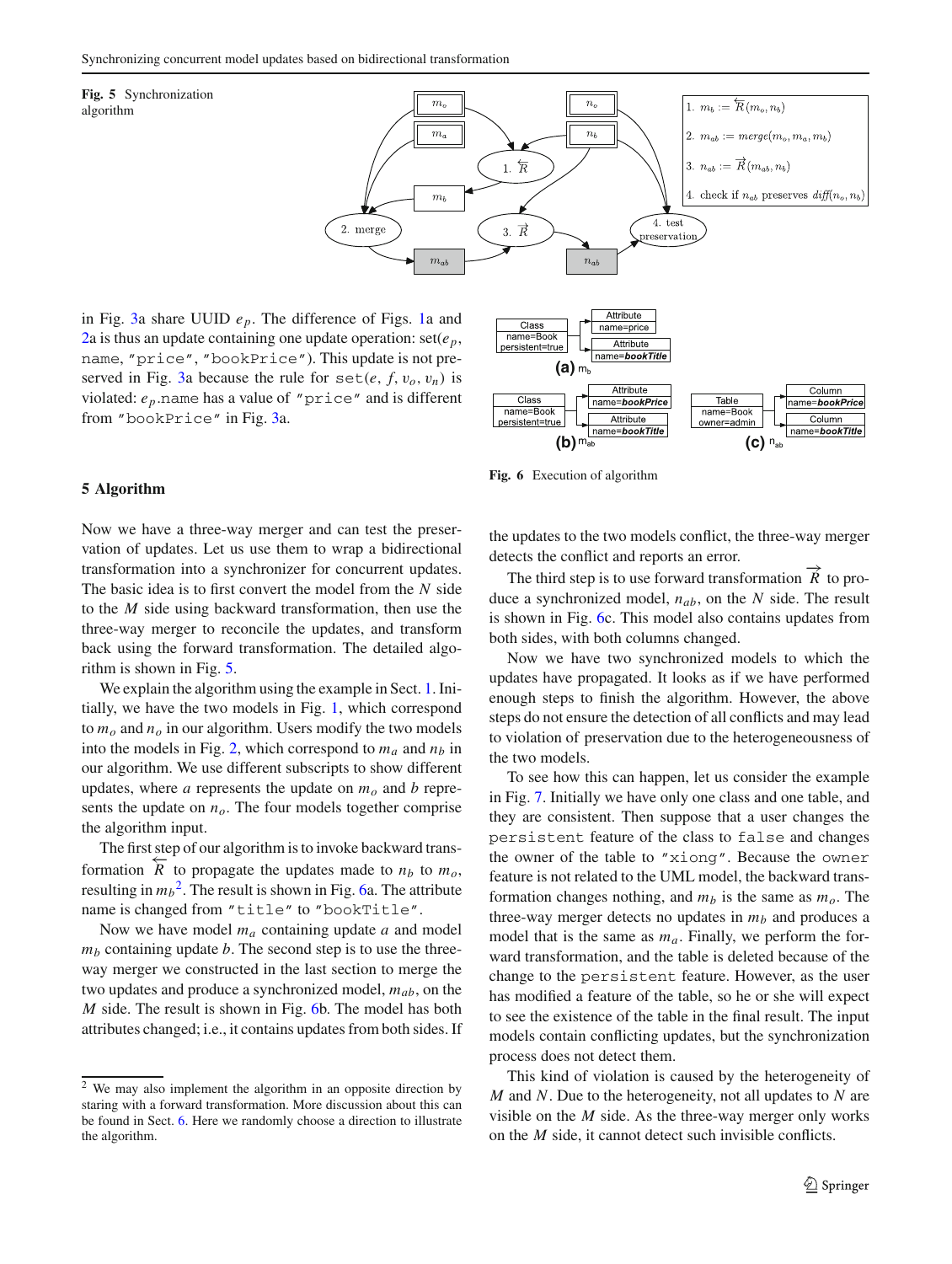

<span id="page-7-1"></span>**Fig. 7** Violating preservation

To capture such a conflict, we add an additional step, preservation testing, to the end of the algorithm. It is shown as the fourth step in Fig. [5.](#page-6-1) This step uses the preservation testing procedure described in Sect. [4](#page-4-0) and checks whether the update from  $n<sub>o</sub>$  to  $n<sub>b</sub>$  is preserved in  $n<sub>ab</sub>$ . If not, the algorithm reports an error.

To facilitate further discussion, we denote the algorithm as a high-level function SYNC that takes a bidirectional transformation ( $\vec{R}$ ,  $\vec{R}$ ) over  $M \times N$ , a model difference operation  $diff$  and a union operator  $+$ , and produces a synchronizer  $\text{SYNC}[\overline{R}, \overline{R}, \text{diff}, +]$  to synchronize concurrent updates over *M* and *N*.

The models used in Figs. [6](#page-6-3) and [7](#page-7-1) are simply examples. The actual execution depends on the bidirectional transformation and the model difference approach used in the synchronization and may differ from the aforementioned execution. Nevertheless, whatever bidirectional transformation and model difference approach we choose, our algorithm ensures the three synchronization properties: consistency, stability, and preservation.

**Theorem 1** If bidirectional transformation  $(\vec{R}, \hat{R})$  satis $f$  is correctness, synchronizer SYNC $\Gamma$ **R**,  $\overline{R}$ ,  $\overline{d}$ *iff*,  $+$  satis*fies consistency for any model difference approach* (*diff*, +)*.*

*Proof* Consider the last two steps of the algorithm. Because  $\overrightarrow{R}(m_{ab}, n_b) = n_{ab}$ , we have  $R(m_{ab}, n_{ab})$ .  $\Box$ 

**Theorem 2** If bidirectional transformation  $(\overrightarrow{R}, \overleftarrow{R})$  satis*fies hippocraticness and model difference approach* (*diff*, +) *satisfies stability of model difference, synchronizer*  $\text{SYNC}[\overrightarrow{R}, \overleftarrow{R}, \textit{diff}, +]$  satisfies stability.

*Proof* If we have  $m_o = m_a$  and  $n_o = n_b$ , we have  $R(m_o, n_b)$ . Because of hippocraticness, we have  $m_b = \overline{R}(m_o, n_b)$  =  $m<sub>o</sub>$ . Because of stability of model difference,  $m<sub>ab</sub>$  =  $merge(m_o, m_a, m_b) = (diff(m_o, m_a) + diff(m_o, m_b))$ .*post* =  $(diff(m<sub>o</sub>, m<sub>o</sub>) + diff(m<sub>o</sub>, m<sub>o</sub>))$ .*post* =  $m<sub>o</sub>$ . On the other hand, we have  $n_{ab} = \overrightarrow{R}(m_{ab}, n_b) = \overrightarrow{R}(m_o, n_o) = n_o$ , and the preservation testing always passes because of the existence of the identity update.  $\Box$ 

**Theorem 3** *The synchronizer* **SYNC** $[\vec{R}, \overleftarrow{R}, \overrightarrow{diff}, +]$ *always satisfies preservation for any bidirectional transformation*  $(\overline{R}, \overline{R})$  *and any model difference approach*  $(diff, +)$ .

*Proof* Because of Lemma [1,](#page-5-2) the update on the *M* side is preserved. Because of the last preservation test, the update on the *N* side is preserved.  $\Box$ 

It is worth noting that our algorithm works even if the bidirectional transformation does not satisfy correctness or hippocraticness. This has practical value because many existing bidirectional transformation languages do not guarantee the properties [\[3\]](#page-14-2). In such cases, the algorithm still produces output but does not guarantee the corresponding synchronization properties (consistency or stability).

#### <span id="page-7-0"></span>**6 Algorithm symmetry**

Bidirectional transformations are symmetrical, so we can also implement this algorithm in the opposite direction. We can start a forward transformation first, merge models on the *N* side, perform a backward transformation, and check preservation on the *M* side. We denote the algorithm in the opposite direction as SYNC<sup> $\triangleleft$ </sup> where SYNC<sup> $\triangleleft$ </sup>  $\[ \overrightarrow{R}, \overleftarrow{R}, \overrightarrow{diff}, + \]$  is a synchronizer over *M* and *N* for a bidirectional transformation  $(\overrightarrow{R}, \overleftarrow{R})$  over  $M \times N$ , a model difference operation *diff* and a union operator  $+$ . Here comes one question: do SYNC and SYNC always produce the same synchronizer? In other words, is the algorithm symmetric?

Unfortunately, symmetry is not ensured by our algorithm. Let us suppose that in the UML-to-database example the backward transformation  $\overline{R}$  will delete the corresponding class in the UML model when a table is deleted in the database model. Consider the execution described in Fig. [8.](#page-8-0) Initially we have a class and a table. Then users change the persistent feature of the class to false and delete the table. When we first transform backwardly, as shown in Fig. [8a](#page-8-0), the backward transformation will delete the class and there will be a conflict. However, if we start with the forward transformation, as shown in Fig. [8b](#page-8-0), the change of persistent will lead to the deletion of table and there will be no conflict.

Asymmetry is an unwanted property. Since bidirectional transformations are symmetrical, the two domains *M* and *N* are interchangeable; from a bidirectional transformation over  $M \times N$ , we can obtain a bidirectional transformation over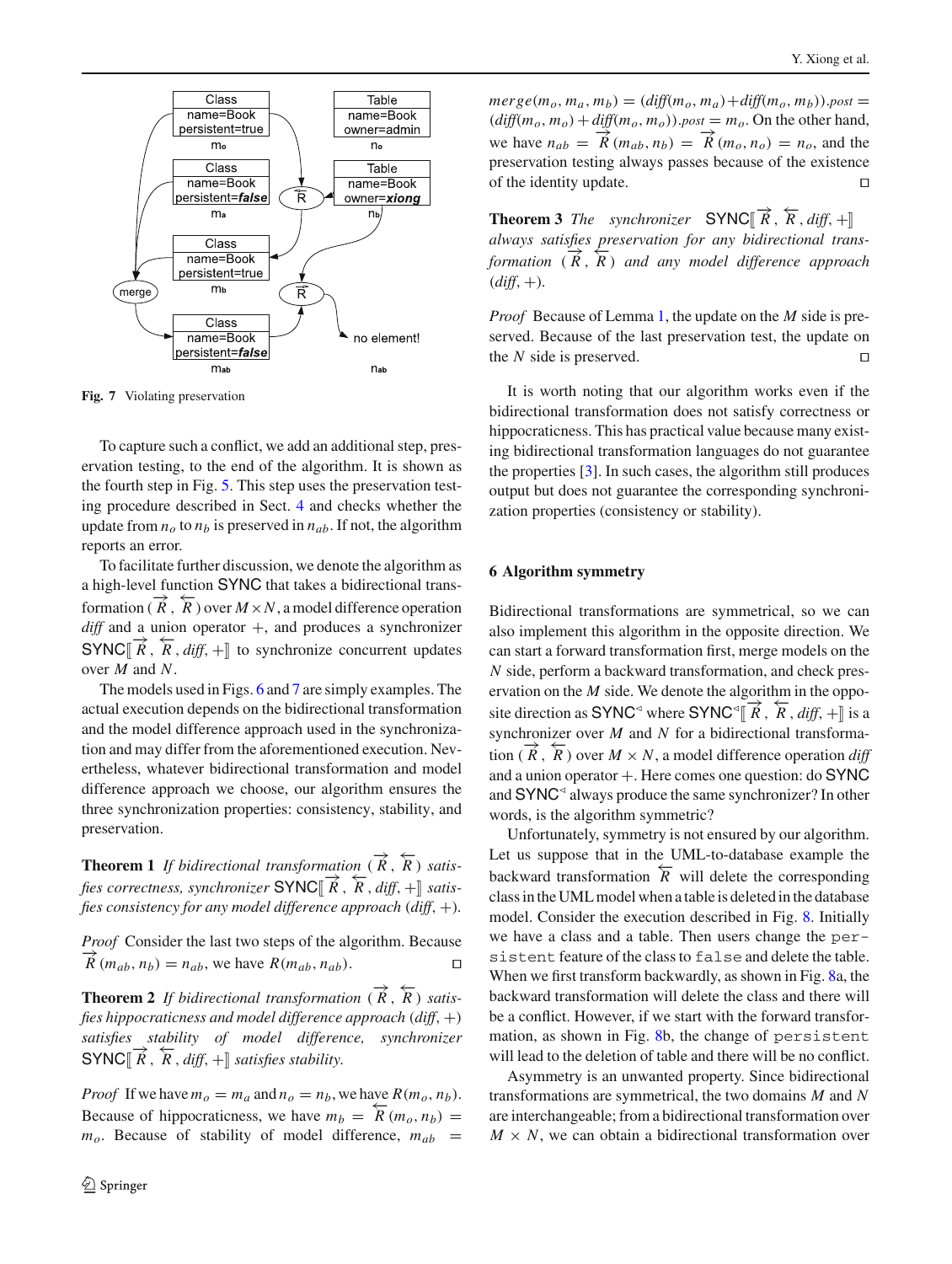<span id="page-8-0"></span>



<span id="page-8-1"></span>**Fig. 9** Bijective transformation

 $N \times M$  by simply swapping the forward transformation and the backward transformation. However, as our algorithm is asymmetrical, the two domains are no longer interchangeable and users must pay attention to the order of the two domains. This is sometimes very confusing. In an ideal setting, SYNC and SYNC<sup>«</sup> should always produce the same synchronizer. In this section we try to find a necessary condition for such a setting.

Let us review the above example. The two synchronizers produce different results because the two models do not contain symmetrical information. A UML model containing no class and a UML model containing non-persistent classes are not distinguishable on the database side, because they both correspond to a database model containing no table. If the two models contain symmetrical information, i.e., the consistency relation is bijective, the two synchronizers could possibly be the same. Figure [9](#page-8-1) shows an example of two models in a bijective relation. Compared with our running example, this example omits the persistent feature on UML classes and the owner feature on database tables. Now each UML class corresponds to a database table, and each UML attribute corresponds to a database column. Any modification on one side can be reflected to the other side without information loss.

Bijective relations alone do not ensure the symmetry of the algorithm because the algorithm still contains a "merge" step where a model difference approach is used to find and merge updates on models. We need to further ensure the model difference approach works consistently with the bijective relation on the two meta models. If we find and merge updates on one side, we should get the same result if we find and merge updates on the other side. This is a natural requirement when the two meta-models have a one-to-one correspondence. Formally, we require that the model difference approach  $\left(\frac{diff}{}, +\right)$ conforms to the consistency relation *R*, as defined below.

**Property 9** (Conformance to Relation *R*) If we have

| $R(m_o, n_o)$ , |                     |  |
|-----------------|---------------------|--|
|                 | $R(m_a, n_a)$ , and |  |
| $R(m_b, n_b)$ , |                     |  |
|                 |                     |  |

we have either

 $R(merge(m_o, m_a, m_b), merge(n_o, n_a, n_b))$ 

or both  $merge(m_o, m_a, m_b)$  and  $merge(n_o, n_a, n_b)$  are not defined.

When the consistency relation is bijective and the model difference approach conforms to the consistency relation, we can ensure that the synchronization algorithm is symmetrical.

**Theorem 4** *If the consistency relation R is bijective, the bidirectional transformation* ( $\overrightarrow{R}$ ,  $\overleftarrow{R}$ ) *satisfies correctness*, *and the model difference approach* (*diff*, +) *conforms to R,*  $\mathbb{R}^n$  we have that SYNC  $\begin{bmatrix} \vec{R}, \vec{R}, \vec{d} \text{iff}, + \end{bmatrix}$  and SYNC<sup> $\alpha$ </sup> $\begin{bmatrix} \vec{R}, \vec{R}, \end{bmatrix}$ *diff*,  $+$ *<sup>* $\parallel$ *</sup> are the same synchronizer.* 

*Proof* To show that the two synchronizers are the same, we  $\overline{R}$ ,  $\overline{R}$ ,  $\overline{R}$ ,  $\overline{R}$ ,  $\overline{d}$ ,  $\overline{f}$ ,  $\overline{R}$  and SYNC<sup> $\alpha$ </sup>  $\overrightarrow{R}$ ,  $\overrightarrow{R}$  ,  $\overrightarrow{R}$ ,  $\overrightarrow{R}$ ,  $\overrightarrow{R}$ ,  $\overrightarrow{R}$ ,  $\overrightarrow{R}$ ,  $\overrightarrow{R}$ ,  $\overrightarrow{R}$ ,  $\overrightarrow{R}$ ,  $\overrightarrow{R}$ ,  $\overrightarrow{R}$ ,  $\overrightarrow{R}$ ,  $\overrightarrow{R}$ ,  $\overrightarrow{R}$ ,  $\overrightarrow{R}$ ,  $\overrightarrow{R}$ ,  $\overrightarrow{R}$ ,  $\overrightarrow{R}$ ,  $\overrightarrow{R}$ ,  $\overrightarrow{R}$ ,  $\overrightarrow{R}$ ,  $\overline{R}$ , *diff*,  $+$  produce the same result for any input  $m_0$ ,  $n_0$ ,  $m_a$ ,  $n_b$ . In the execution of SYNC, we have

$$
m_b := \overleftarrow{R}(m_o, n_b)
$$
  
\n
$$
m_{ab} := merge(m_o, m_a, m_b)
$$
  
\n
$$
n_{ab} := \overrightarrow{R}(m_{ab}, n_b).
$$

In the execution of  $\text{SYNC}^4$ , we have

$$
n_a := \overrightarrow{R}(m_a, n_o)
$$
  
\n
$$
n'_{ab} := merge(n_o, n_b, n_a)
$$
  
\n
$$
m'_{ab} := \overleftarrow{R}(m_a, n'_{ab}).
$$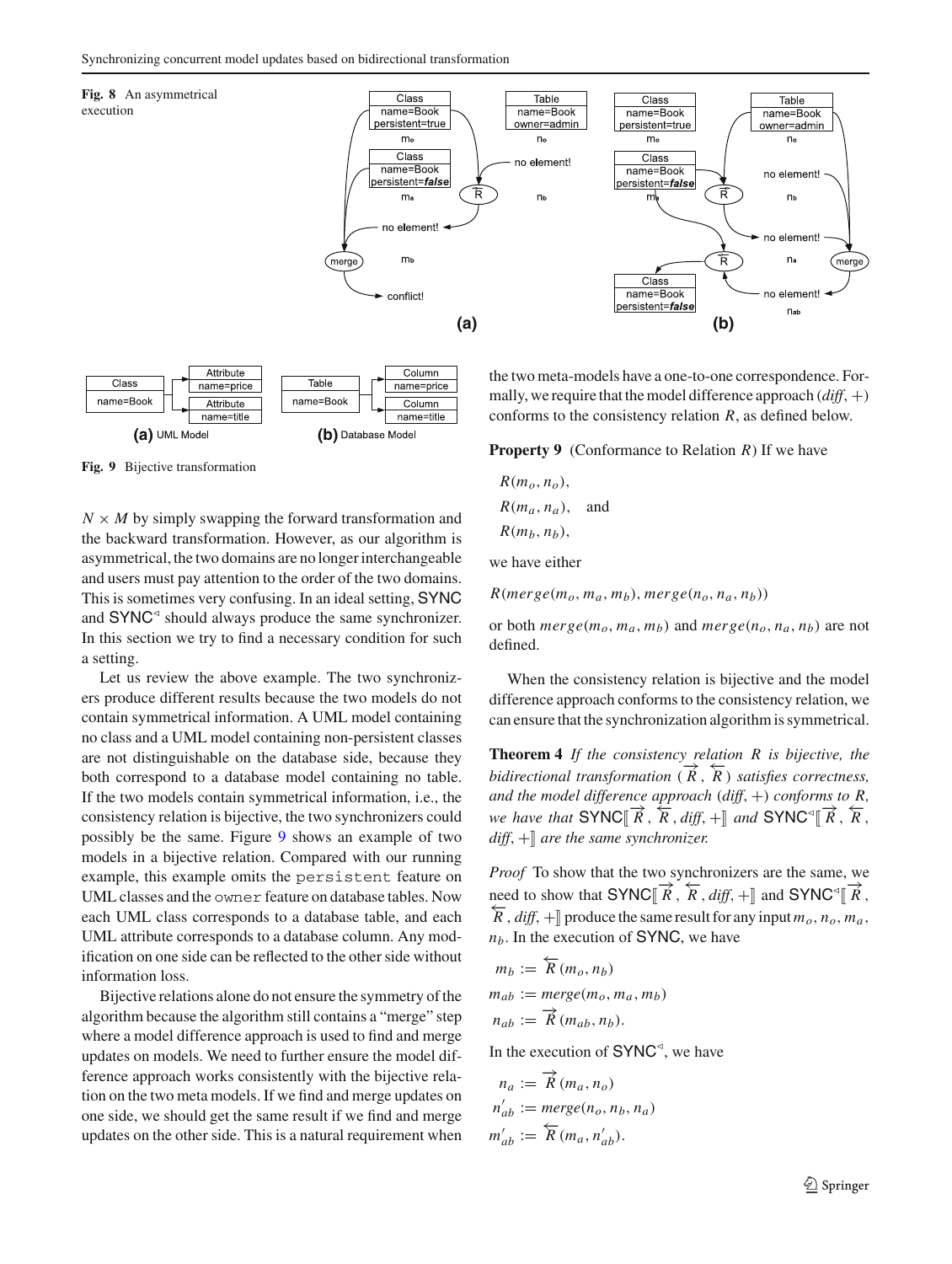We need to show either  $m_{ab} = m'_{ab}$  and  $n_{ab} = n'_{ab}$ , or both executions fail.

From the definition of the synchronizer, we have  $R(m_0, n_0)$ . From correctness, we have  $R(m_a, n_a)$  and  $R(m_b, n_b)$ . Because the model difference approach conforms to *R*, we have either  $R(m_{ab}, n'_{ab})$ , or both executions fail. If the executions do not fail, we have  $R(m_{ab}, n_{ab})$  and  $R(m'_{ab}, n'_{ab})$  from correctness. Because the relation is bijective, we have  $m_{ab} = m'_{ab}$  and  $n_{ab} = n'_{ab}$ .

There is also a preservation testing step, and this testing will always pass if the merge step does not fail. In the execution of SYNC, we have  $n_{ab} = n'_{ab} = merge(n_o, n_b, n_a)$  $diff(n_o, n_b) + diff(n_o, n_a)$ , and thus the update from  $n_o$  to  $n_b$ is preserved in  $n_{ab}$ . Similarly, in the execution of  $\text{SYNC}^{\triangleleft}$  the update from  $m_o$  to  $m_a$  is preserved in  $m'_{ab}$ .  $\Box$ 

This theorem seems to have little practical use at first glance, because in most cases the consistency relations between two domains are not bijective [\[3\]](#page-14-2). However, using the constant complement techniques [\[14](#page-14-12)[,15\]](#page-14-13), many consistency relations can be lifted as a bijective relation. Interested readers may refer to Appendix [A](#page-12-0) for more information. In Appendix [A](#page-12-0) we also show that for any bidirectional transformation satisfying history ignorance, there exists a constant complement to lift its consistency relation into a bijective relation [\[16](#page-14-14)].

#### <span id="page-9-0"></span>**7 Case study**

Our algorithm greatly reduces the complexity of developing synchronizers, but may not have an optimal performance. To perform a synchronization, we need to cache the old versions of models and perform two difference operations, two transformations, and a preservation testing. A manually implemented synchronizer can potentially achieve much higher performance by recording update operations and propagating updates incrementally. Therefore, one issue to figure out is how our algorithm performs in a practical setting, so that we can decide whether the reduced development effort outweighs the increased execution time.

Another issue about our approach is that we develop the three properties purely from a theoretical perspective, but it is unclear whether the three properties always make sense in a practical setting.

In this section we discuss these issues through a case study. We have used our algorithm to implement the runtime management feature of ArchStudio [\[17\]](#page-14-15), in which a C2-style software architecture model and a runtime system model are synchronized. This case study is also part of a bigger project implementing a runtime management framework. More details of this framework can be found in a technical report [\[18\]](#page-14-16).

#### 7.1 Case description

Oreizy et al. [\[17\]](#page-14-15) propose an architecture-based runtime management tool, ArchStudio, which allows users to monitor and reconfigure a running system through a C2-style architecture model. In our case study, we re-implement this tool to monitor and reconfigure any Java application supporting the JMX interface [\[19\]](#page-14-17). Figure [10](#page-10-0) shows a snapshot of our tool, in which the runtime state of a running web application, Java Pet Store (JPS) [\[20](#page-14-18)] is shown as a C2-style architecture model. In the model, labeled rectangles are components currently running in the system, including Enterprise JavaBeans (EJBs), web modules, and database connections. Solid bars connecting components are called connectors, representing the communication channels between components. Each component has a set of attributes, which are shown in the "Properties" view when the component is selected. These attributes reflect the runtime state of the component. For example, each EJB component has a property "Pool Size" showing the current size of its object pool.

The key of the system is a menu item called "synchronization". If we make any change on the architecture model, e.g., adding/removing a component, changing the attribute of a component, or changing the communication channels between components, the changes are automatically applied to the running system after we click the "synchronization" menu item. At the same time, the architecture model is also updated to display the latest state of the system.

We implement the system using the structure in Fig. [11.](#page-10-1) We create two models for the architecture and the running system, respectively, and use our algorithm to synchronize the two models. On the architecture side, we create a C2-style architecture meta model, and use Eclipse Graphical Modeling Framework [\[21](#page-14-19)] to generate a visual editor for its model. On the system side, we use the technology proposed by Song et al. [\[22](#page-14-20)] to wrap the JMX interface as a dynamic runtime model, which redirects any read/write access to the corresponding JMX functions. The architecture model and the system model are heterogeneous and need to be synchronized. We write a QVT-R [\[1](#page-14-0)] program to synchronize the two models and use our algorithm to wrap this QVT program as a synchronizer for concurrent updates. The model difference approach we used is extracted from the Beanbag system [\[12](#page-14-10)]. Every time a user clicks the "synchronization" menu item, we invoke the synchronizer to perform a synchronization.

The system is not trivial, but using our algorithm, we spent only a little effort on developing the synchronization component. The meta model of the architecture model contains 4 classes and 25 attributes/references, while the meta model of the system model contains 21 classes and 157 attributes/references. Using our algorithm, we only wrote 207 lines of QVT code and the whole development took no more than one day.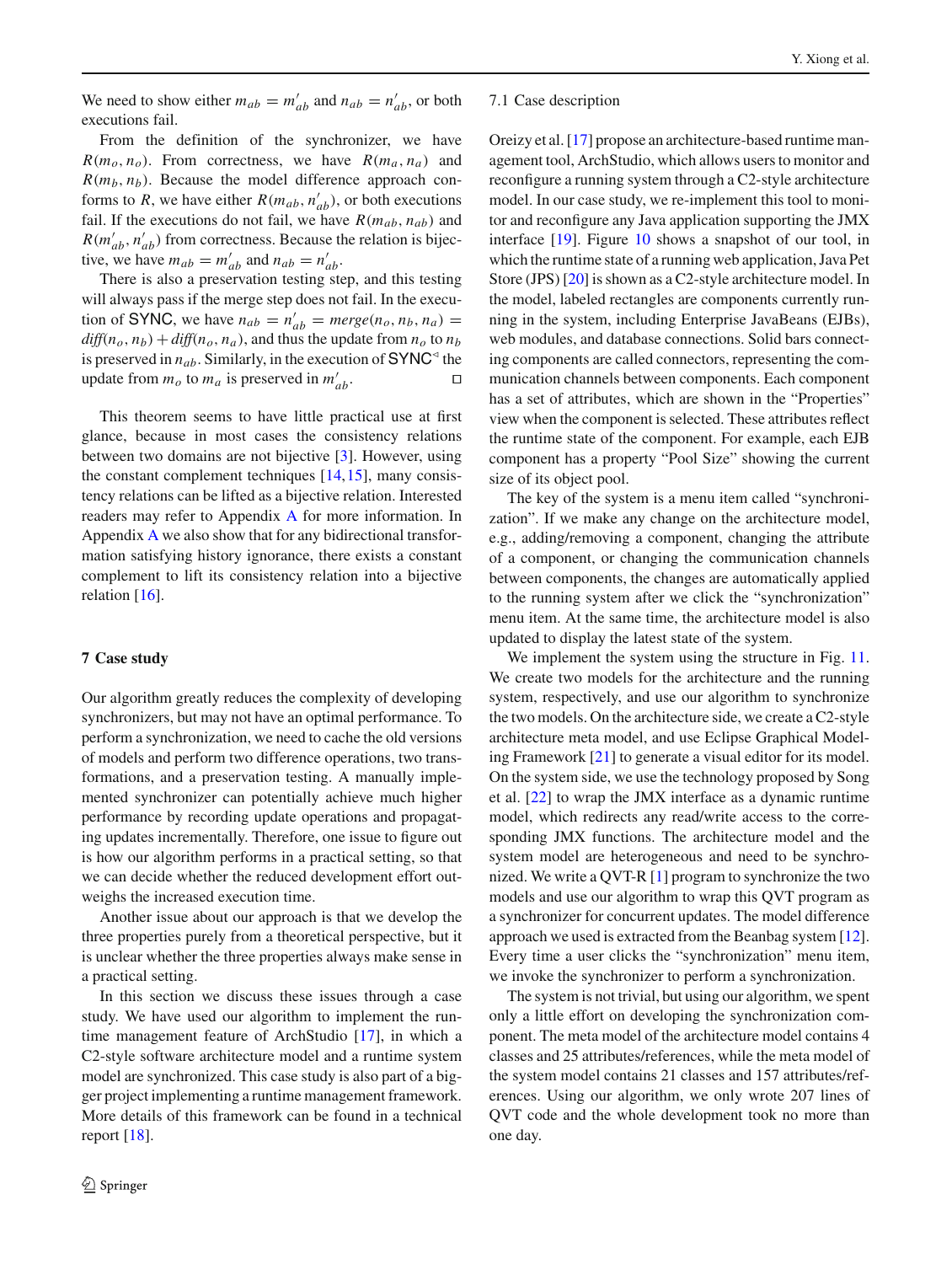<span id="page-10-0"></span>



<span id="page-10-1"></span>**Fig. 11** Structure of our implementation

#### 7.2 Discussion of properties

As we implement the synchronization component using our algorithm, the three properties of our algorithm affect the behavior of the whole system. Because of stability, nothing will change if there is no change on both sides when we click the "synchronization" menu item. Because of preservation, all changes to the architecture and the system since last synchronization are preserved during the synchronization. Because of consistency, the architecture model and the system model are ensured to be consistent after we click the "synchronization" menu item.

The effects of stability and consistencycorrespond to the basic requirements of runtime management systems [\[17](#page-14-15)]. The effect of preservation is more interesting. Because the running system is constantly changing, it is highly possible that a change on the architecture conflicts with a change on the running system. If we enforce preservation, users will often encounter conflicts when they update the architecture model, and can only solve the conflicts by canceling the update. On the other hand, updates on the architecture model are in fact control operations over the system, so it should be enforced to the system regardless of whether the system is changed or not. Based on the consideration, we loosen the preservation property to give precedence to the architecture model: the updates on the architecture models are preserved, while the updates on the system can be overwritten by the updates from the other side. To implement this, we change the difference algorithm so that it overwrites an update made to the running system with one made to the management UI if the two updates conflict. In addition, we remove the final preservation test. We also get an extra benefit from this change: all conflicts are now automatically solved by overwriting the system updates with the architecture updates.

The case study shows that the properties of synchronization are not always required. Depending on the types of the application, some properties may need to be loosened or canceled. On the other hand, since our algorithm is simple, it is possible to adjust the algorithm for specific cases.

Another interesting issue is the properties of bidirectional transformation. To ensure stability and consistency, the bidirectional transformation should satisfy hippocraticness and correctness. However, QVT-R does not always guarantee the two properties. If a program has complex interaction with the constraints on the meta models, it may produce inconsistent results. In our implementation, we manually check the consistency of our program and the constraints on the meta models to ensure correctness and hippocraticness.

## 7.3 Performance

To test the performance of our system, we perform four typical runtime management operations and record the time required for these operations. The four operations are (1) synchronize an empty architecture model to get a new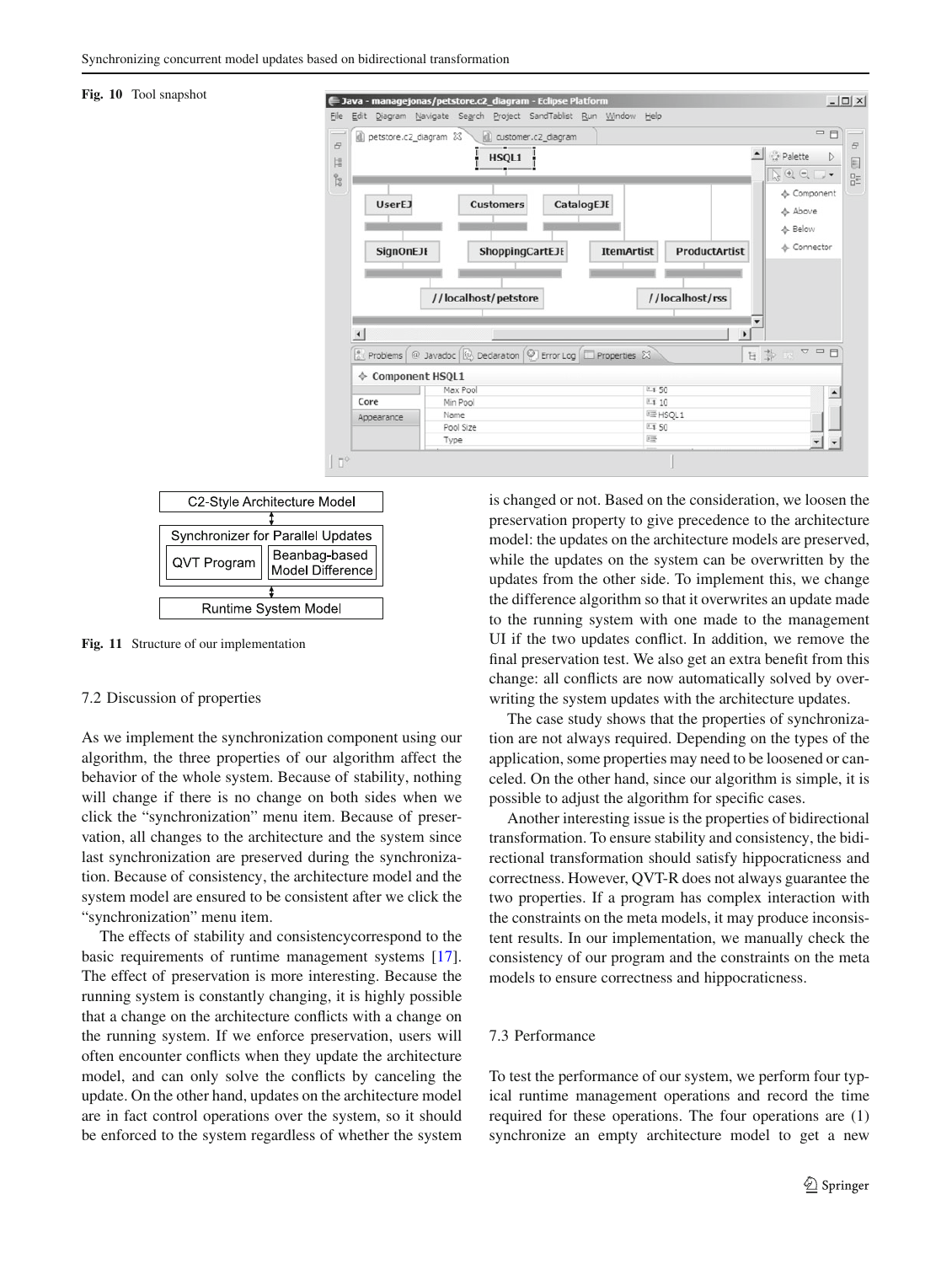**Table 3** Execution time of management operations

<span id="page-11-1"></span>

| Operation                     | Time $(s)$ in<br>our tool | Time $(s)$ in<br>jonasAdmin |
|-------------------------------|---------------------------|-----------------------------|
| Get a new model               | 0.39                      | 0.82 <sup>a</sup>           |
| Update an exist-<br>ing model | 0.51                      | 0.82 <sup>a</sup>           |
| Change an attribute           | 0.75                      | 0.79                        |
| Add a component               | 1.37                      | 1.20                        |

aThe two operations are in fact the same because the JOnAS administrative tool does not have an existing model to update

architecture model from the running system; (2) synchronize an unchanged architecture model to get the newest system state; (3) change an attribute of a component and synchronize; and (4) add a new component and synchronize. These operations are performed on a JPS application running on a JOnAS application server [\[23](#page-14-21)].

For comparison purposes, we perform the same operations using the JOnAS administrative tool (in WAR file "jonasAdmin"), a web-based tool for invoking JMX interface. Compared with the execution in our tool, executing the operations in the JOnAS administrative tool does not need to synchronize any model, but the tool needs to generate web pages and parse web requests in the background.

The experiments were performed on a computer with Intel Pentium 3.0 GHz process and 2.0 GB memory. The operating system was Windows XP and the web browser was Internet Explorer 7.0. The system model contains 41 model elements with approximately 300 attributes/references and the architecture model contains 82 model elements with approximately 700 attributes/references when we performed the operations. Based on our experience, these models are of mid-size in all models that we encounter in practice. All operations were performed ten times and the average time was calculated.

Table [3](#page-11-1) summarizes the result of the experiment. In three out of four operations our tools are faster than the JOnAS administrative tool. This shows that on average the synchronization time of our algorithm is shorter than the background processing time of the JOnAS administrative tool for midsize models. Since the JOnAS administrative tool is widely used by developers and no performance issue is reported as far as we know, the performance of our algorithm is acceptable for practical cases.

## <span id="page-11-0"></span>**8 Related work**

Several other approaches also target synchronizing concurrent updates on heterogeneous data. Typical ones include Harmony [\[24](#page-14-22)] and Beanbag [\[12\]](#page-14-10).

The goal of Harmony is similar to ours: to use bidirectional transformations to construct synchronizers for concurrent

updates. Compared with our approach, Harmony uses an asymmetrical form of bidirectional transformation, where the target is an abstract of the source. Users must design a common replica and write two transformation programs to map the replicas to be synchronized to the common replica. Our approach does not require users to design an extra model, so users can better reuse existing transformation programs. In addition, we adopt the symmetrical form of bidirectional transformation, which is more frequently used in the model transformation community.

Beanbag is a general language for synchronizing concurrent updates. Different from this paper, Beanbag uses an operation-based approach: users need to tell the synchronizer what update operations have been applied, and the synchronizer returns more update operations to make the data consistent. The approach in this paper is state-based: whole copies of models (the current states of models) are taken as input and new copies of these models are returned.

Research on optimistic replication [\[25\]](#page-14-23) also aims at synchronizing concurrent updates. Different from our approach, this kind of research mainly deals with homogeneous data over distributed network and focuses on network communication, operation scheduling, etc. On the other hand, our approach focuses on heterogeneous data and simplifies other problems by assuming that all models are local and operations can be discovered and merged by model difference approaches. Our approach can potentially be combined with approaches of optimistic replications and synchronize heterogeneous data over distributed network.

Another related branch of research is detecting and fixing inconsistencies in models [\[26](#page-14-24)[,27](#page-14-25)]. The methods developed can also be used to synchronize concurrent updates but they consider a different setting where only the updated models are available. In such cases we do not know what updates are applied to the models and usually cannot determine a unique way to synchronize updates. These approaches either generate a list of fixing actions for users to choose from or require users to provide extra operations for fixing. Compared with them, our approach utilizes the information of updates and requires neither user intervention nor extra operations.

Incremental bidirectional transformation [\[28\]](#page-14-26) potentially can be combined with our approach to improve the performance of our approach. Instead of transforming models, incremental bidirectional transformation transforms an update on one model to an update on the other model. Because updates are usually much smaller than models, the transformation time is much shorter. So to improve the performance of our approach, we may replace the bidirectional transformation with an incremental bidirectional transformation. Furthermore, because the output of the transformation is also an update, we can ignore some model difference operations to further improve performance.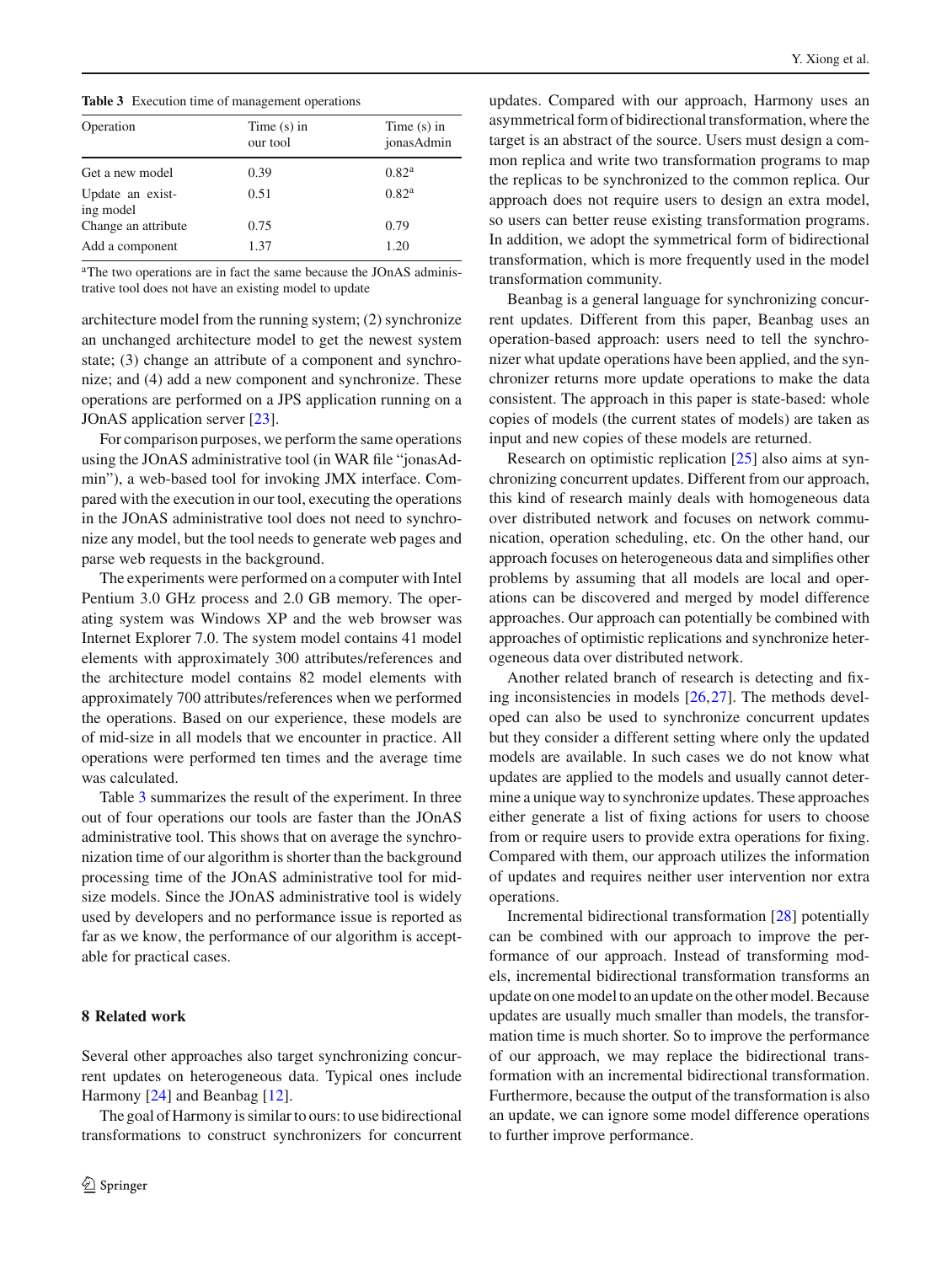Some researchers build frameworks for classifying synchronization approaches. Antkiewicz and Czarnecki [\[29\]](#page-14-27) classify synchronization approaches using different design decisions. Under their classification schema, our synchronization algorithm can be classified as a "bidirectional, non-incremental, and many-to-many synchronizer using artifact translation, homogeneous artifact comparison, and reconciliation with choice". Diskin [\[9\]](#page-14-7) builds a more formal framework for bidirectional model synchronization, in which bidirectional transformation is classified into lenses, di-systems, and tri-systems on the basis of the relation between models and the number of input models. Our definition of a synchronizer for concurrent updates can be considered a supplement to his framework, where we add quadruple-systems, in the sense that our synchronizer takes four models as input.

#### <span id="page-12-1"></span>**9 Conclusion and future work**

In this paper we have proposed an approach that wraps a bidirectional transformation program and a model difference approach into a synchronizer for concurrent updates. Our approach is general and predictable. It is general in the sense that it allows the use of any bidirectional transformation and any model difference approach, and it is predictable because it satisfies three model synchronization properties: consistency, stability and preservation. Our approach also shows the relation between the bidirectional transformation properties and the synchronization properties. Particularly, correctness leads to consistency, hippocraticness leads to stability, and history ignorance contributes to the symmetry of the synchronization algorithm through constant complement.

Currently, our approach only reports the existence of conflicts; it does not support conflict resolution. A preferable synchronizer would report the features and model elements involved in the conflicts and give a list of solutions for the user to choose from. However, such a resolution procedure is difficult to define in general because the reason for a conflict is related to the specific bidirectional transformation and the model difference approach used. We plan to design a resolution procedure based on a specific transformation language and a specific model difference approach. One idea is to use QVT-R as the transformation language and exploit the trace information recorded by QVT-R. This remains for future work.

## <span id="page-12-0"></span>**A Converting history-ignorance transformation to bijective relation**

In this section we show how to convert a history-ignorant bidirectional transformation into a bijective relation to ensure symmetrical synchronization. We achieve this through *constant complement* [\[14](#page-14-12),[15\]](#page-14-13), a commonly used method for constructing bidirectional transformation. The original constant complement technique is defined for the asymmetrical form of bidirectional transformation [\[30\]](#page-15-0); here we extend it to the symmetrical form used in this paper.

#### A.1 Constant complement

Constructing bidirectional transformation is usually difficult because the consistency relation *R* is not bijective. If the relation is bijective, bidirectional transformation can be achieved by simply returning the only consistent model on the other side. A relation is not bijective because the two domains involved in the relation are not symmetrical; each may contain information that does not exist on the other side. If we augment the models with the lost information from the other side (called *complement*), the relation becomes bijective.

Formally, given a consistency relation *R* over two domains *M* and *N*, we can construct two *complement functions*,

$$
l_m: M \to C_M
$$

$$
l_n: N \to C_N
$$

such that the following relation is a bijective relation between  $M \times C_N$  and  $N \times C_M$ :

$$
S = \{((m, c_n), (n, c_m)) \mid
$$
  

$$
c_m = l_m(m) \land c_n = l_n(n) \land R(m, n)\}
$$

The complement function  $c_m$  maps a model in *M* to a complement containing the information lost on the *N* side. Similarly,  $c_n$  maps a model in  $N$  to a complement containing the information lost on the *M* side.

Since *S* is bijective, we can easily construct a bidirectional transformation over *S* as follows. In the definitions we use \_ to denote the parameters we do not care about.

$$
\vec{S}((m, c_n), (-, -)) = (n', l_m(m))
$$
  
where  $R((m, c_n), (n', l_m(m)))$   

$$
\vec{S}((-, -), (n, c_m)) = (m', l_n(n))
$$
  
where  $R((m', l_n(n)), (n, c_m))$ 

After we have the bidirectional transformation over *S*, we can construct the bidirectional transformation over *R*. This is achieved by constructing the complement before the transformation and discarding the complement after the transformation.

$$
\overrightarrow{R}(m, n) = n' \text{ where } (n', -) = \overrightarrow{S}(m, l_n(n))
$$
  

$$
\overleftarrow{R}(m, n) = m' \text{ where } (m', -) = \overleftarrow{S}(n, l_m(m))
$$

It is easy to see that this bidirectional transformation satisfies correctness and hippocraticness. Because the complement is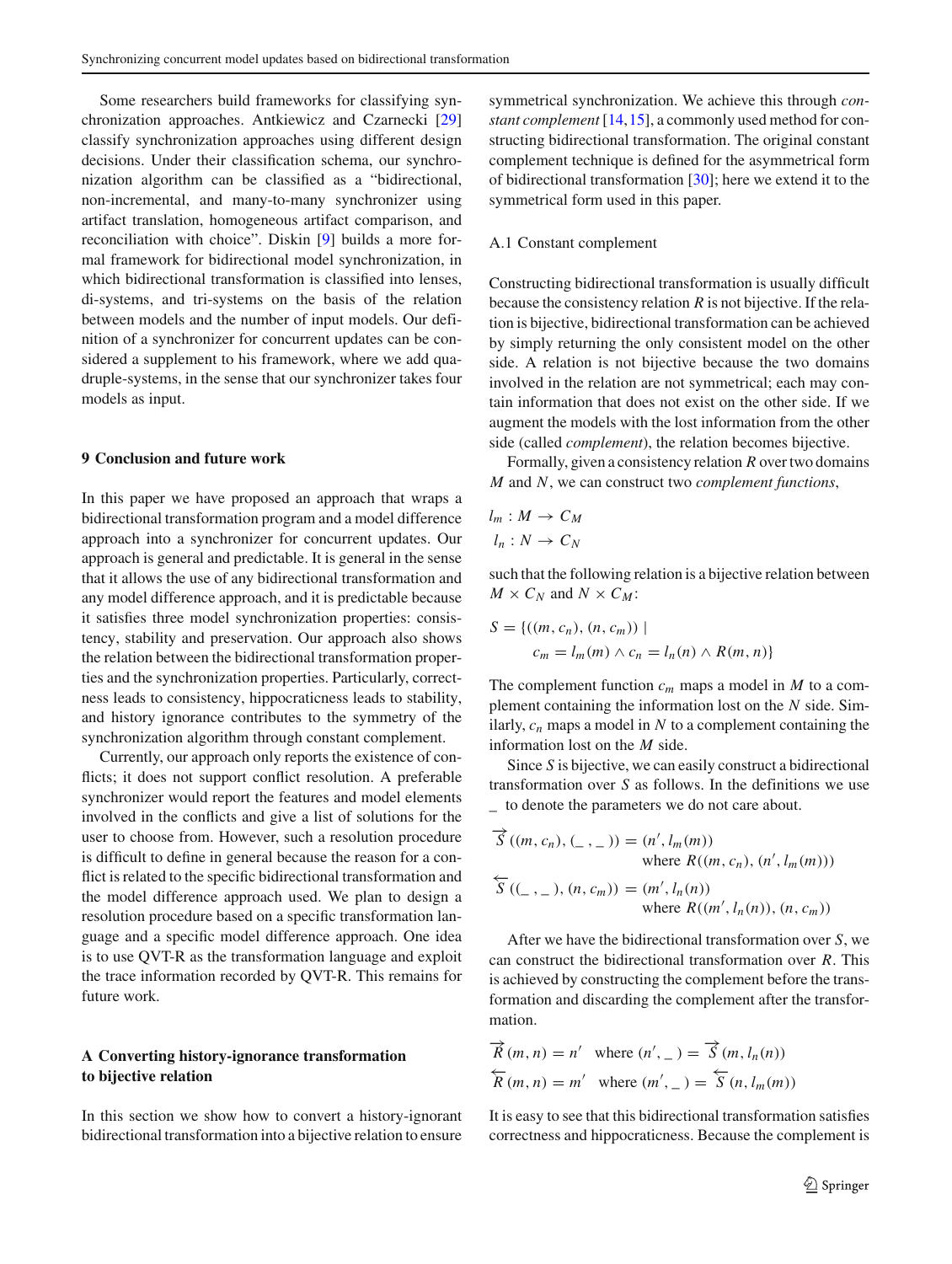never modified by users, this technique is called constant complement.

## A.2 Converting history-ignorance transformation

Now let us return to the problem of symmetrical synchronization. Given a bidirectional transformation  $(\vec{R}, \vec{R})$  and two model difference operations (*diff*, +), we would like to have SYNC and SYNC produce the same synchronizer. If *R* is bijective and  $\left(\frac{diff}{}, +\right)$  conforms to *R*, we can ensure SYNC and  $SYNC<sup>1</sup>$  produce the same result. However, in many cases the consistency relation  $R$  is not bijective. On the other hand, using a pair of complement functions we can convert the consistency relation *R* into a bijective relation *S*. From *S* we can derive a bidirectional transformation  $(\vec{S}, \vec{S})$  over *S* and a bidirectional transformation  $\overrightarrow{R}$ ,  $\overleftarrow{R'}$  over *R*, where  $(\vec{S}, \vec{S})$  and  $(\vec{R}',$  $\overleftarrow{R'}$  exhibit the same behavior and only differ in containing or not containing the complement. If we can find a pair of complement functions such that the derived transformation  $\overrightarrow{R}$ ,  $\overleftarrow{R'}$  is the same as  $\overrightarrow{R}$ ,  $\overleftarrow{R}$ , we can use  $(\vec{S}, \vec{S})$  to construct a synchronizer *sync'* over *S*. Since *S* is bijective, using a proper model difference approach, we can ensure the symmetry of the algorithm, and the synchronizer  $sync'$  is ensured to be the same whether constructed by SYNC or by SYNC<sup>«</sup>. From sync' we can obtain a synchronizer *sync* over *R* by constructing and discarding the complement, as follows:

 $sync(m, n, m', n') = (m'', n'')$ where  $((m'', -), (n'', -)) =$  $sync'((m, l_n(n)), (n, l_m(m)), (m', l_n(n')), (n', l_m(m')))$ 

However, it is unclear whether there exists such a pair of complement functions for a specific bidirectional transformation. Here we show that, at least for any bidirectional transformation  $(\vec{R}, \vec{R})$  satisfying correctness, hippocraticness and history ignorance, there exists a pair of complement functions such that the derived bidirectional transformation is the same as  $(\vec{R}, \vec{R})$ . This result has been proved by Lechtenbörger [\[16](#page-14-14)] on the asymmetrical form of bidirectional transformation; here we prove it on the symmetrical form.

To show the existence of the complement functions, we can construct such a pair of complement functions from the bidirectional transformation ( $\vec{R}$ ,  $\vec{R}$ ). Suppose ( $\vec{R}$ ,  $\vec{R}$ ) is defined over the consistency relation  $R \subseteq M \times N$ . First let us define an equivalence relation on *N*.

$$
n \sim n' \quad \text{iff } \exists m \in M. \overrightarrow{R}(m, n) = \overrightarrow{R}(m, n')
$$

It is easy to show this relation is an equivalence relation.

**Reflexitivity** We have  $n \sim n$  because  $\exists m \cdot \overrightarrow{R}(m, n) = \overrightarrow{R}(m, n)$ 

**Symmetry** If  $n \sim n'$ , we have  $\exists m \cdot \overrightarrow{R}(m, n) = \overrightarrow{R}(m, n')$ , and thus  $n' \sim n$ .

**Transitivity** If  $n \sim n'$  and  $n' \sim n''$ , we need to show  $n \sim n''$ . From  $n \sim n'$  we have  $\exists m \cdot \overline{R}$  (*m*, *n*) =  $\overline{R}$  (*m*, *n'*). From  $n' \sim$ *n*<sup>*n*</sup> we have  $\exists m$ .  $\overline{R}$  ( $m$ ',  $n'$ ) =  $\overline{R}$  ( $m'$ ,  $n''$ ). Because of history ignorance, we have  $\overrightarrow{R}(m', n) = \overrightarrow{R}(m', \overrightarrow{R}(m, n)) = \overrightarrow{R}(m', \overrightarrow{R}(m, n)) = \overrightarrow{R}(m', \overrightarrow{R}(m, n')) = \overrightarrow{R}(m', n') = \overrightarrow{R}(m', n'')$ , and thus  $\overrightarrow{R}(m, n') = \overrightarrow{R}(m', n') = \overrightarrow{R}(m', n'')$ , and thus  $n' \sim n''$ .

Similarly, we can define an equivalence relation on *M*.

$$
m \sim m'
$$
 iff  $\exists n \in M, \overleftarrow{R}(m, n) = \overleftarrow{R}(m', n)$ 

Now we can define the two complement functions. We define the complement function as a function mapping a model to its equivalence class.

$$
l_m : M \to M/\sim
$$
  
\n
$$
l_m(m) = [m]^\sim
$$
  
\n
$$
l_n : N \to N/\sim
$$
  
\n
$$
l_n(n) = [n]^\sim
$$

We need to show that the relation *S* constructed by the two complement functions is bijective and the derived bidirectional transformation  $(\vec{R}', \vec{R}')$  is the same as  $(\vec{R}, \vec{R})$ . We first prove *S* is bijective. To prove it, we need to show this relation is functional, injective, left-total, and right-total. **Functional** Suppose we have  $S((m, c_n), (n, c_m))$  and  $S((m, c_n), (n', c'_m))$ , we need to show that  $n = n'$  and  $c_m = c'_m$ .

- From *S*((*m*, *c<sub>n</sub>*), (*n*, *c<sub>m</sub>*)) we have *R*(*m*, *n*), and thus  $\overrightarrow{R}(m, n) = n$ . Similarly, we have  $\overrightarrow{R}(m, n') = n'$ . From  $l_n(n)$  =  $c_n$  =  $l_n(n')$  we know that there exists  $m_0$ ,  $\overrightarrow{R}(m_0, n') = \overrightarrow{R}(m_0, n)$ . Given history ignorance, we have  $\overline{R}(m, n') = \overline{R}(m, \overline{R}(m_0, n'))$  $\overrightarrow{R}$  (*m*,  $\overrightarrow{R}$  (*m*,  $\overrightarrow{R}$  (*m*, *n*)) =  $\overrightarrow{R}$  (*m*, *n*), and thus *n* = *n'*.
- From the definition of *S* we have  $c_m = l_m(m) = c'_m$ .

#### **Injective** Similar to the above.

**Left-total** Let  $(m, c_n)$  be an arbitrary pair in  $M \times C_N$ ; we need to show that there exists  $(n, c_m) \in N \times C_M$ where  $S((m, c_n), (n, c_m))$ . Let  $n_0$  be an arbitrary element in  $c_n$ ; we have  $\overrightarrow{R}(m, n_0) = \overrightarrow{R}(m, \overrightarrow{R}(m, n_0))$  according to hippocraticness and correctness, and thus *n*<sub>0</sub> ∼<br>  $\overrightarrow{R}(m, n_0)$ . Consequently *l<sub>n</sub>*( $\overrightarrow{R}(m, n_0)$ ) = *c<sub>n</sub>*. From correctness we also have  $R(m, \overrightarrow{R}(m, n_0))$ . Therefore, we have *S*((*m*, *c<sub>n</sub>*),  $(\overline{R}(m, n_0), l_m(m))$ ). Let  $n = \overline{R}(m, n_0)$  and  $c_m = l_m(m)$ , we have  $S((m, c_n), (n, c_m))$ . **Right-total** Similar to the above.

Next we show that the derived bidirectional transformation  $(\overrightarrow{R}', \overrightarrow{R}')$  is the same as  $(\overrightarrow{R}, \overrightarrow{R})$ . Given two arbitrary models *m*, *n*, we need to show  $\overrightarrow{R}'(m, n) = \overrightarrow{R}(m, n)$  and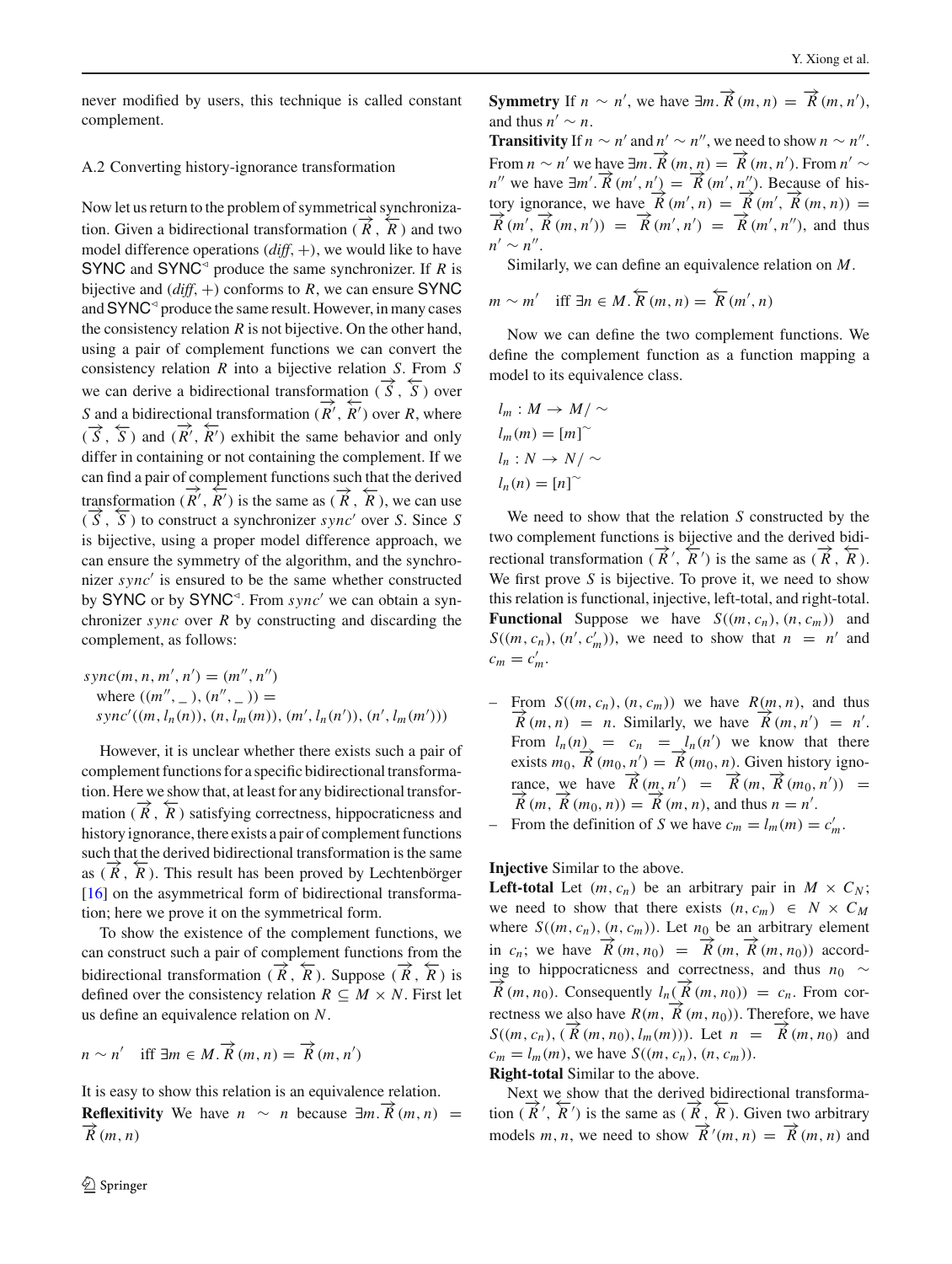$\overleftarrow{R}'(m, n) = \overleftarrow{R}(m, n)$ . Let  $\overrightarrow{R}(m, n) = n'$ . From hippocraticness we have  $\overrightarrow{R}(m, n') = n' = \overrightarrow{R}(m, n)$ , and thus  $n \sim n'$ . Consequently  $l_n(n) = l_n(n')$ . From correctness we have  $R(m, n')$ , and thus  $S((m, l_n(n)), (n', l_m(m)))$ . According to the definition of  $\overline{R}$ , we have  $\overline{R}$   $\prime$   $(m, n) = n'$ . Similarly, we can prove  $R'(m, n) = R(m, n)$ .

To sum up, using constant complement we can convert a bidirectional transformation into a bijective relation to ensure the symmetry of the algorithm, and the synchronizer constructed can be applied to the previous meta models by constructing and discarding complements. The complement functions are ensured to exist for bidirectional transformation satisfying correctness, hippocraticness and history ignorance.

## **References**

- <span id="page-14-0"></span>1. Object Management Group: MOF query/views/transformations specification 1.0. (2008). [http://www.omg.org/docs/formal/](http://www.omg.org/docs/formal/08-04-03.pdf) [08-04-03.pdf](http://www.omg.org/docs/formal/08-04-03.pdf)
- <span id="page-14-1"></span>2. Schürr, A., Klar, F.: 15 years of triple graph grammars. In: Proceedings of the 4th International Conference on Graph Transformation. Lecture Notes in Computer Science, vol. 5214, pp. 411–425. Springer, Berlin (2008)
- <span id="page-14-2"></span>3. Stevens, P.: Bidirectional model transformations in QVT: semantic issues and open questions. Softw. Syst. Model. **9**(1), 7–20 (2010)
- <span id="page-14-3"></span>4. Alanen, M., Porres, I.: Difference and union of models. In: UML'03: Proceedings of the 6th International Conference on the Unified Modeling Language. Lecture Notes in Computer Science, vol. 2863, pp. 2–17. Springer, Berlin (2003)
- 5. Mehra, A., Grundy, J., Hosking, J.: A generic approach to supporting diagram differencing and merging for collaborative design. In: ASE '05: Proceedings of the 20th IEEE/ACM International Conference on Automated Software Engineering, New York, NY, USA, ACM, pp. 204–213 (2005)
- <span id="page-14-4"></span>6. Abi-Antoun, M., Aldrich, J., Nahas, N., Schmerl, B., Garlan, D.: Differencing and merging of architectural views. In: ASE '06: Proceedings of the 21st IEEE/ACM International Conference on Automated Software Engineering, Washington, DC, USA, IEEE Computer Society, pp. 47–58 (2006)
- <span id="page-14-5"></span>7. Xiong, Y., Liu, D., Hu, Z., Zhao, H., Takeichi, M., Mei, H.: Towards automatic model synchronization from model transformations. In: ASE '07: Proceedings of the 22nd IEEE/ACM International Conference on Automated Software Engineering, New York, NY, USA, ACM, pp. 164–173 (2007)
- <span id="page-14-6"></span>8. Xiong, Y., Song, H., Hu, Z., Takeichi, M.: Supporting parallel updates with bidirectional model transformations. In: ICMT '09: Proceedings of the Second International Conference on Theory and Practice of Model Transformations. Lecture Notes in Computer Science, vol. 5563, pp. 213–228. Springer, Berlin (2009)
- <span id="page-14-7"></span>9. Diskin, Z.: Algebraic models for bidirectional model synchronization. In: MoDELS '08: Proceedings of the 11th International Conference on Model Driven Engineering Languages and Systems. Lecture Notes in Computer Science, vol. 5301, pp. 21–36. Springer, Berlin (2008)
- <span id="page-14-8"></span>10. Xing, Z., Stroulia, E.: UMLDiff: an algorithm for object-oriented design differencing. In: ASE '05: Proceedings of the 20th IEEE/ACM International Conference on Automated Software Engineering, New York, NY, USA, ACM, pp. 54–65 (2005)
- <span id="page-14-9"></span>11. Cicchetti, A., Ruscio, D.D., Pierantonio, A.: Managing model conflicts in distributed development. In: MoDELS '08: Proceedings of the 11th International Conference on Model Driven Engineering Languages and Systems. Lecture Notes in Computer Science, vol. 5301, pp. 311–325. Springer, Berlin (2008)
- <span id="page-14-10"></span>12. Xiong Y., Hu Z., Zhao H., Song H., Takeichi M., Mei H.: Supporting automatic model inconsistency fixing. In: ESEC/FSE '09: Proceedings of 7th Joint Meeting of the European Software Engineering Conference and the ACM SIGSOFT Symposium on the Foundations of Software Engineering, New York, NY, USA, ACM, pp. 315–324 (2009)
- <span id="page-14-11"></span>13. Khanna, S., Kunal, K., Pierce, B.C.: A formal investigation of diff3. In: Arvind, P. (eds.) Foundations of Software Technology and Theoretical Computer Science (FSTTCS), pp. 485–496 (2007)
- <span id="page-14-12"></span>14. Bancilhon, F., Spyratos, N.: Update semantics of relational views. ACM Trans. Database Syst. (TODS) **6**(4), 557–575 (1981)
- <span id="page-14-13"></span>15. Matsuda, K., Hu, Z., Nakano, K., Hamana, M., Takeichi, M.: Bidirectionalization transformation based on automatic derivation of view complement functions. In: ICFP '07: Proceedings of the 2007 ACM SIGPLAN international conference on Functional programming, New York, NY, USA, ACM, pp. 47–58 (2007)
- <span id="page-14-14"></span>16. Lechtenbörger, J.: The impact of the constant complement approach towards view updating. In: PODS '03: Proceedings of the Twenty-Second ACM SIGMOD-SIGACT-SIGART Symposium on Principles of Database Systems, New York, NY, USA, ACM, pp. 49–55 (2003)
- <span id="page-14-15"></span>17. Oreizy, P., Medvidovic, N., Taylor, R.N.: Architecture-based runtime software evolution. In: Proceedings of the 20th International Conference on Software Engineering (ICSE'98), pp. 177–186 (1998)
- <span id="page-14-16"></span>18. Song, H., Xiong, Y., Hu, Z., Huang, G., Mei, H.: A model-driven framework for constructing runtime architecture infrastructures. Technical Report GRACE-TR-2008-05, GRACE Center, National Institute of Informatics, Japan (2008)
- <span id="page-14-17"></span>19. Java Management Extensions [http://www.jcp.org/en/jsr/detail?](http://www.jcp.org/en/jsr/detail?id=77)  $id = 77$
- <span id="page-14-18"></span>20. Java PetStore <http://java.sun.com/developer/releases/petstore/>
- <span id="page-14-19"></span>21. Eclipse Consortium: The Eclipse Graphical Modeling Framework (2008). <http://www.eclipse.org/modeling/gmf/>
- <span id="page-14-20"></span>22. Song, H., Xiong, Y., Chauvel, F., Huang, G., Hu, Z., Hong, M.: Generating synchronization engines between running systems and their model-based views. In: Proceedings of the 4th International Workshop on Models@run.time, pp. 11–20 (2009)
- <span id="page-14-21"></span>23. JOnAS Project. Java Open Application Server. [http://jonas.](http://jonas.objectweb.org) [objectweb.org](http://jonas.objectweb.org)
- <span id="page-14-22"></span>24. Pierce, B.C., Schmitt, A., Greenwald, M.B.: Bringing Harmony to optimism: a synchronization framework for heterogeneous treestructured data. Technical Report MS-CIS-03-42, University of Pennsylvania (2003)
- <span id="page-14-23"></span>25. Saito, Y., Shapiro, M.: Replication: optimistic approaches. Technical Report HPL-2002-33, HP Laboratories Palo Alto (2002)
- <span id="page-14-24"></span>26. Egyed, A., Letier, E., Finkelstein, A.: Generating and evaluating choices for fixing inconsistencies in UML design models. In: ASE '08: Proceedings of the 23rd IEEE/ACM International Conference on Automated Software Engineering,Washington, DC, USA, IEEE Computer Society, pp. 99–108 (2008)
- <span id="page-14-25"></span>27. Kolovos, D., Paige, R., Polack, F.: Detecting and repairing inconsistencies across heterogeneous models. In: ICST '08: Proceedings of the 1st International Conference on Software Testing, Verification, and Validation. IEEE Computer Society, pp. 356–364 (2008)
- <span id="page-14-26"></span>28. Giese, H., Wagner, R.: From model transformation to incremental bidirectional model synchronization. Softw. Syst. Model. **8**(1), 21–43 (2009)
- <span id="page-14-27"></span>29. Antkiewicz, M., Czarnecki, K.: Design space of heterogeneous synchronization. In: GTTSE '07: Proceedings of the 2nd Summer School on Generative and Transformational Techniques in